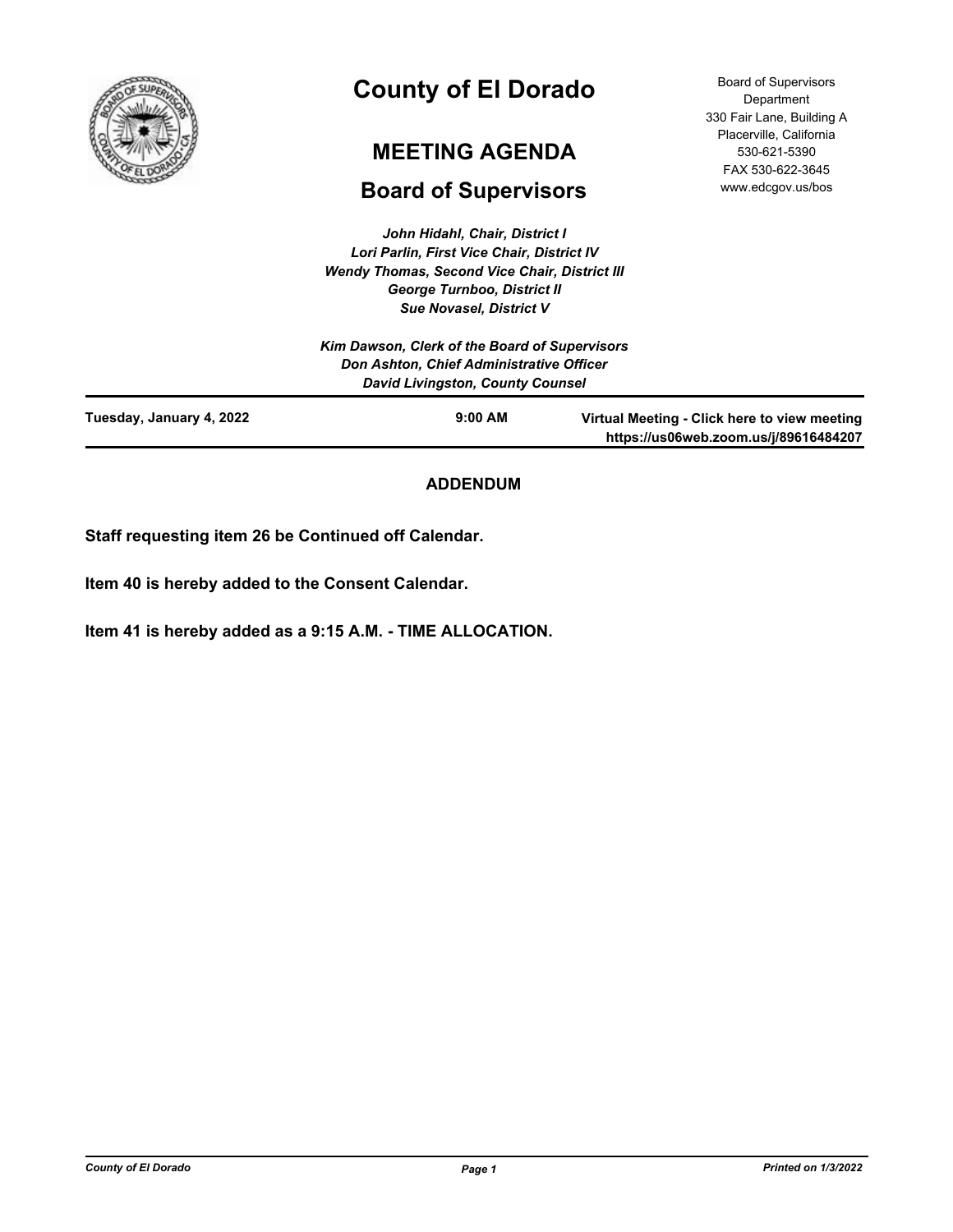**PUBLIC PARTICIPATION INSTRUCTIONS: As a result of new guidance from the California Department of Public Health, in order to minimize the spread of the COVID19 virus, the Board of Supervisors meeting room will be closed to the public and Board members and staff will be participating remotely in accordance with Government Code § 54953(e). The meeting will continue to be live-streamed via Zoom and YouTube.**

**Members of the public may address the Board via Zoom to make a public comment. The public should call into 530-621-7603 or 530-621-7610. The Meeting ID is 896 1648 4207. Please note you will not be able to join the live-stream until the posted meeting start time.**

**To observe the live stream of the Board of Supervisors meeting go to https://us06web.zoom.us/j/89616484207.**

**To observe the Board of Supervisors meetings via YouTube, click https://www.youtube.com/channel/UCUMjDk3NUltZJrpw2CL7Zkg.**

**If you are joining the meeting via zoom and wish to make a comment on an item, press the "raise a hand" button. If you are joining the meeting by phone, press \*9 to indicate a desire to make a comment. Speakers will be limited to 3 minutes.**

**By participating in this meeting, you acknowledge that you are being recorded.**

**If you choose not to observe the Board of Supervisors meeting but wish to make a comment on a specific agenda item, please submit your comment in writing. Please submit your comment to the Clerk of the Board at edc.cob@edcgov.us. Your comment will be placed into the record and forwarded to the Board of Supervisors.**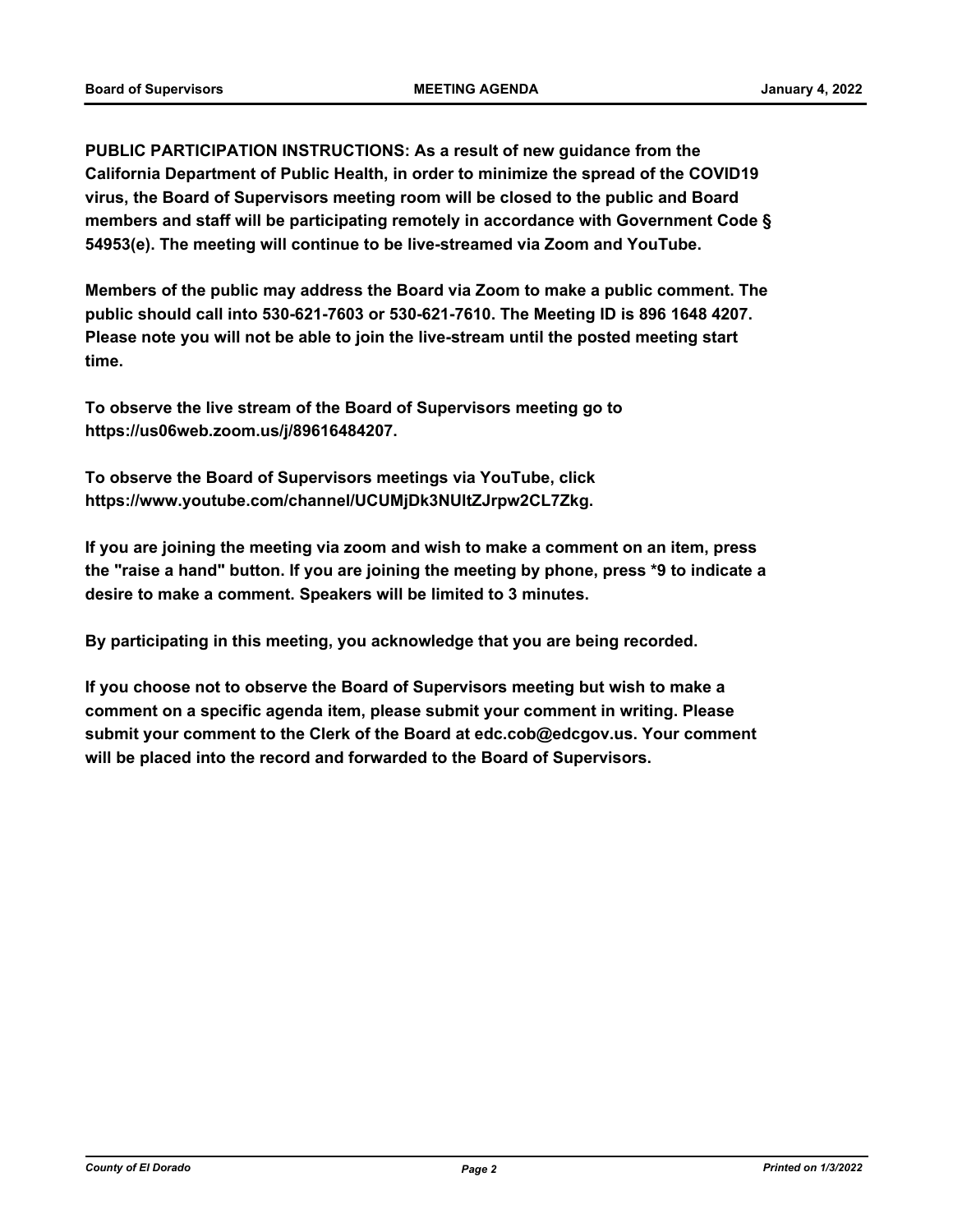## **Vision Statement Safe, healthy and vibrant communities, respecting our natural resources and historical heritage**

## **This institution is an equal opportunity provider and employer.**

Live Web Streaming and archiving of most Board of Supervisors meeting videos, all meeting agendas, supplemental materials and meeting minutes are available on the internet at: http://eldorado.legistar.com/Calendar.aspx

The County of El Dorado is committed to ensuring that persons with disabilities are provided the resources to participate in its public meetings. Please contact the office of the Clerk of the Board if you require accommodation at 530-621-5390 or via email, edc.cob@edcgov.us, preferably no less than 24 hours in advance of the meeting.

The Board of Supervisors is concerned that written information submitted to the Board the day of the Board meeting may not receive the attention it deserves. The Board Clerk cannot guarantee that any FAX, email, or mail received the day of the meeting will be delivered to the Board prior to action on the subject matter.

The Board meets simultaneously as the Board of Supervisors and the Board of Directors of the Air Quality Management District, In-Home Supportive Services, Public Housing Authority, Redevelopment Agency and other Special Districts.

For Purposes of the Brown Act § 54954.2 (a), the numbered items on this Agenda give a brief description of each item of business to be transacted or discussed. Recommendations of the staff, as shown, do not prevent the Board from taking other action.

Materials related to an item on this Agenda submitted to the Board of Supervisors after distribution of the agenda packet are available for inspection during normal business hours in the public viewing packet located in Building A, 330 Fair Lane, Placerville or in the Board Clerk's Office located at the same address. Such documents are also available on the Board of Supervisors' Meeting Agenda webpage subject to staff's ability to post the documents before the meeting.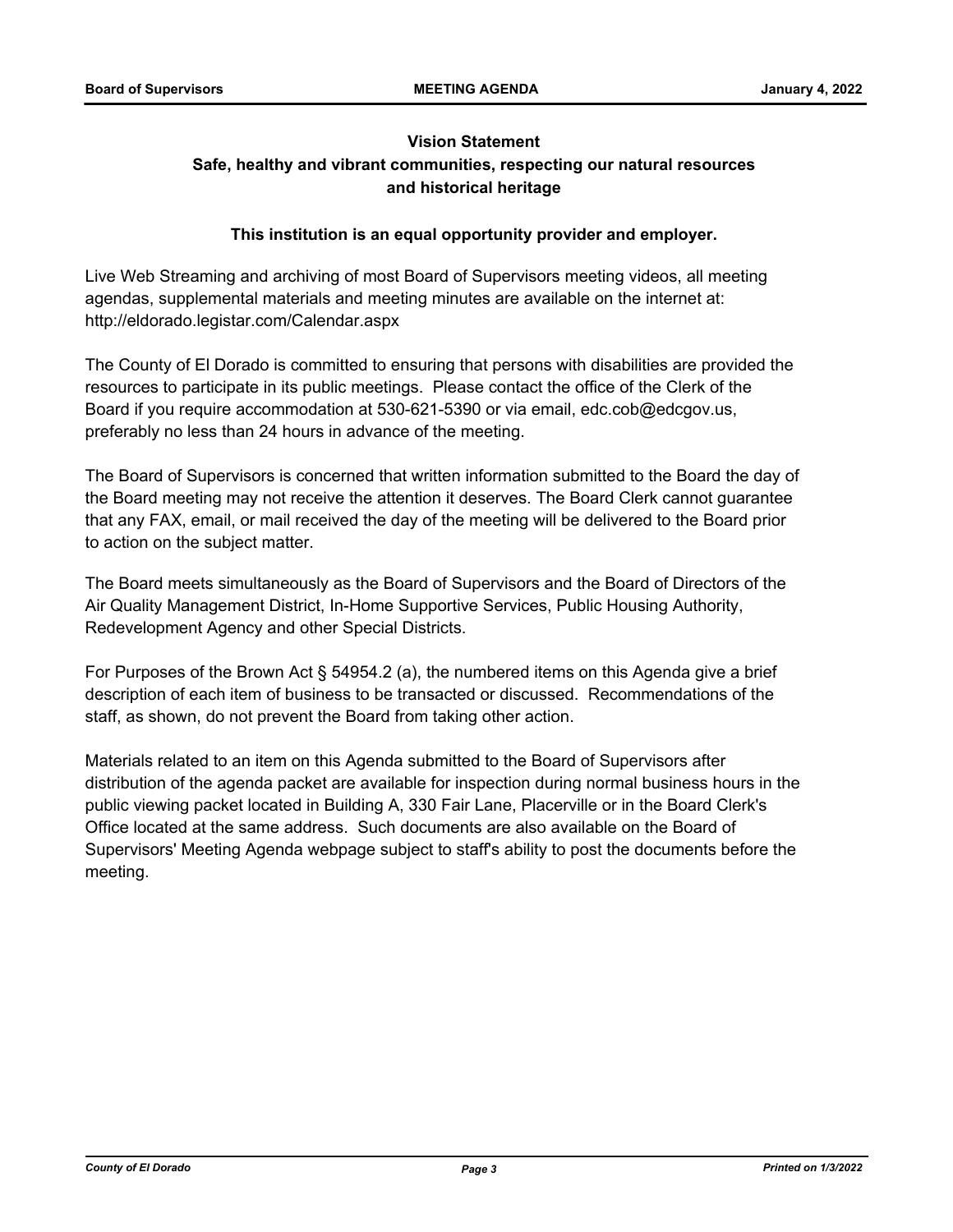## **PROTOCOLS FOR PUBLIC COMMENT**

Public comment will be received at designated periods as called by the Board Chair.

Public comment on items scheduled for Closed Session will be received before the Board recesses to Closed Session.

Except with the consent of the Board, individuals shall be allowed to speak to an item only once.

On December 5, 2017, the Board adopted the following protocol relative to public comment periods. The Board adopted minor revisions to the protocol on August 24, 2021, incorporated herein:

The Board wants all members of the public to feel welcome to speak, especially regarding controversial items. Time for public input will be provided at every Board of Supervisors meeting. Individuals will have three minutes to address the Board. If the three minutes are exceeded the speaker's microphone will be muted. Applause or other outbursts are not allowed in the Board Chambers.

During noticed public hearings only, individuals authorized by organizations to speak to organizational positions may request additional time, up to five minutes.

Public comment on certain agenda items designated and approved by the Board may be treated differently within specific time limits per speaker or a limit on the total amount of time designated for public comment. It is the intent of the Board that quasi-jurisdictional matters have additional flexibility depending on the nature of the issue.The Board Chair may limit public comment during Open Forum.

Individual Board members may ask clarifying questions but will not engage in substantive dialogue with persons providing input to the Board.

If a person providing input to the Board creates a disruption by refusing to follow Board guidelines, the Board Chair may take the following actions:

Step 1. Request the person adhere to Board guidelines. If the person refuses, the Board Chair may turn off the speaker's microphone.

Step 2. If the disruption continues, the Board Chair may order a recess of the Board meeting. Step 3. If the disruption continues, the Board Chair may order the removal of the person from the Board meeting.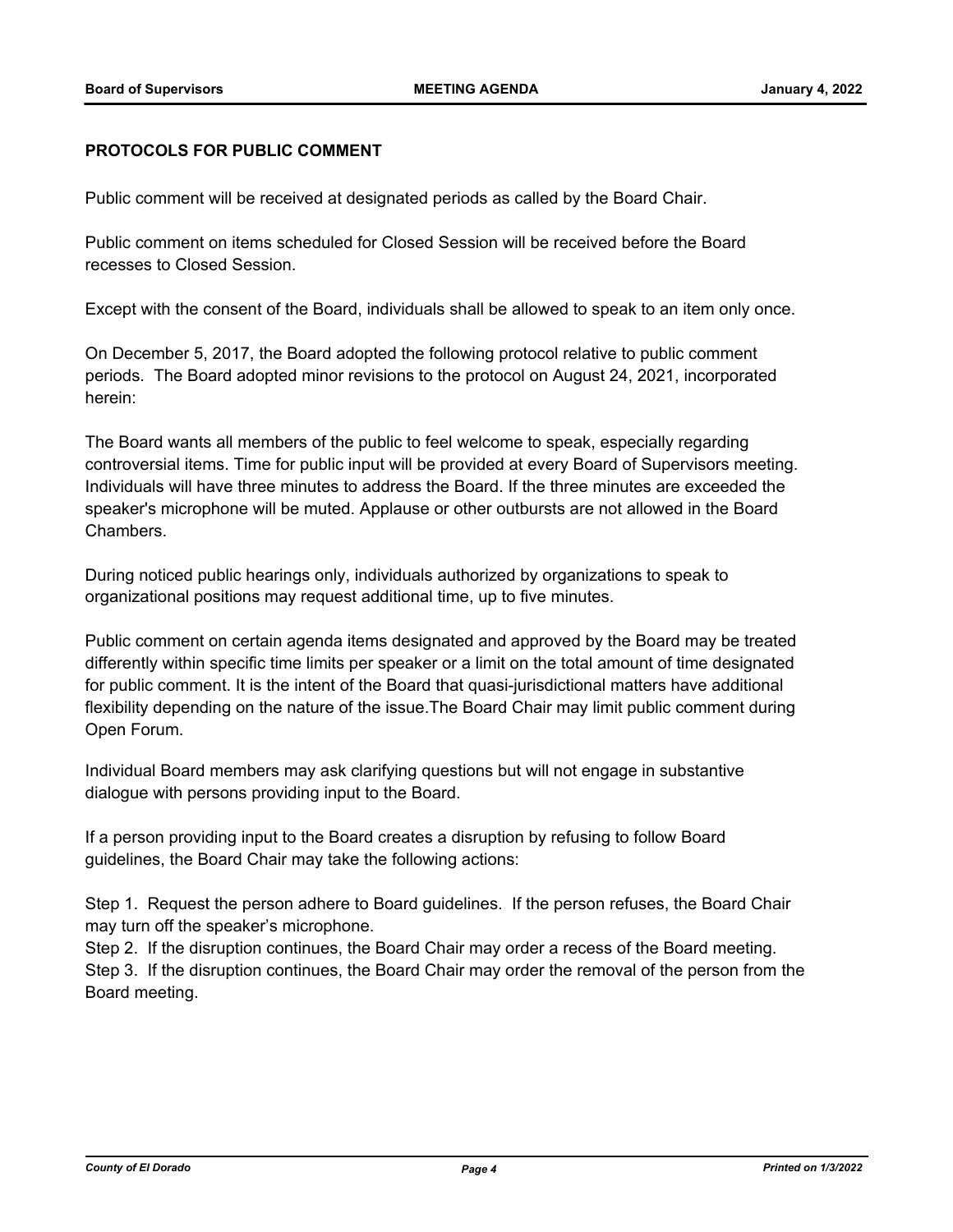## **9:00 A.M. - CALL TO ORDER**

## **INVOCATION AND PLEDGE OF ALLEGIANCE TO THE FLAG**

## **ADOPTION OF THE AGENDA AND APPROVAL OF CONSENT CALENDAR**

The Board may make any necessary additions, deletions or corrections to the agenda including moving items to or from the Consent Calendar and adopt the agenda and the Consent Calendar with one single vote. A Board member may request an item be removed from the Consent Calendar for discussion and separate Board action. At the appropriate time as called by the Board Chair, members of the public may make a comment on matters on the Consent Calendar prior to Board action.

## **9:00 A.M. - TIME ALLOCATION (Items will not be heard prior to time stated)**

**1.** [22-0042](http://eldorado.legistar.com/gateway.aspx?m=l&id=/matter.aspx?key=30942) Election of the Chair, Vice Chair and Second Vice Chair of the El Dorado County Board of Supervisors for 2022.

#### **Welcome from the new Chair of the Board of Supervisors for the Year 2022.**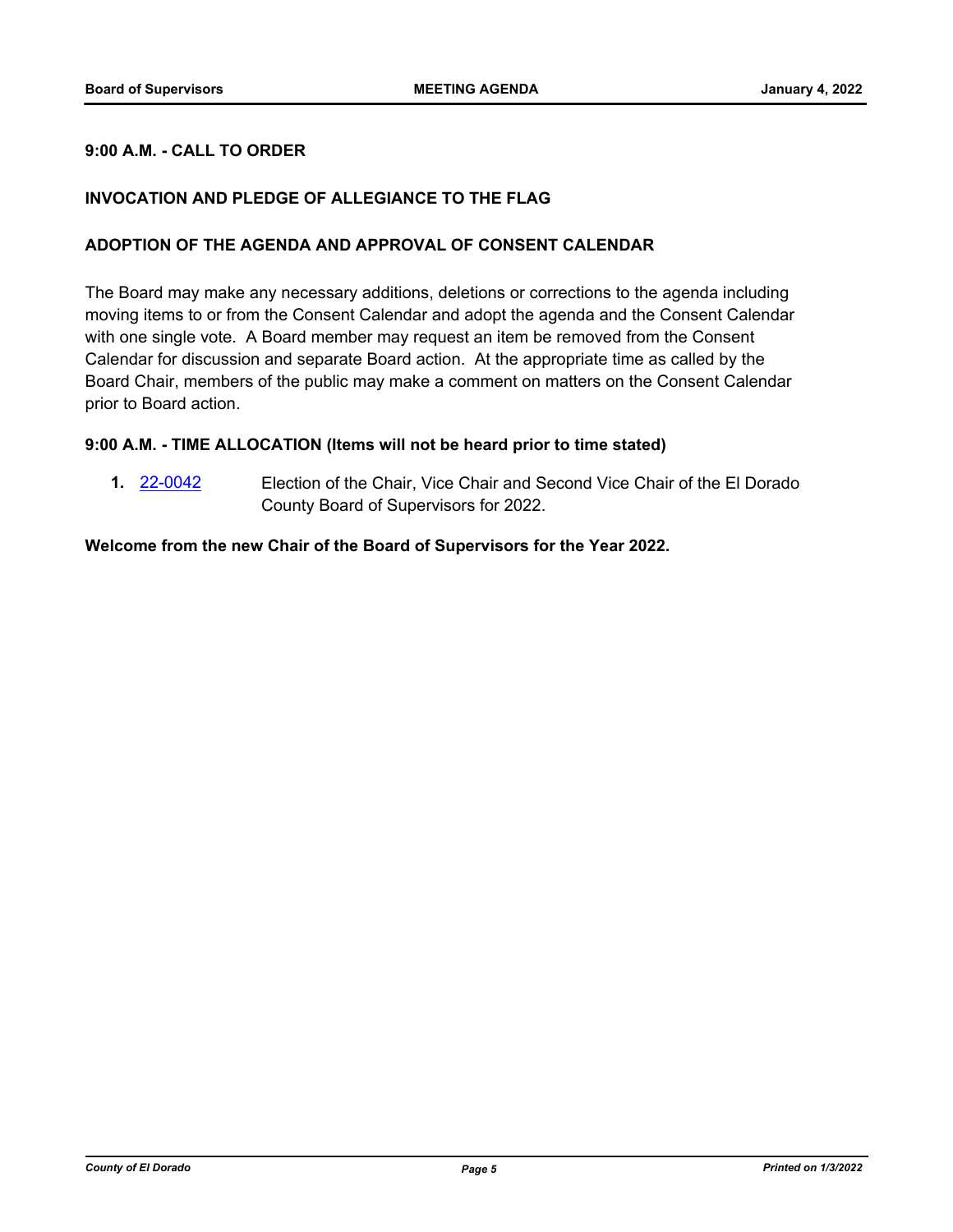#### **CONSENT CALENDAR**

**2.** [22-0022](http://eldorado.legistar.com/gateway.aspx?m=l&id=/matter.aspx?key=30922) Clerk of the Board recommending the Board approve the Minutes from the regular meeting of the Board of Supervisors on December 14, 2021.

## **GENERAL GOVERNMENT - CONSENT ITEMS**

- **3.** [22-0030](http://eldorado.legistar.com/gateway.aspx?m=l&id=/matter.aspx?key=30930) Chief Administrative Officer recommending the Board adopt and authorize the Chair to sign Resolution **007-2022** amending the current Personnel Allocation Resolution to add 2.1 full time equivalent (FTE) allocations that were included in the Fiscal Year 2021-22 Adopted Budget but not added to the Personnel Allocation including: 1) 0.1 FTE EMS Agency Medical Director allocation in the Chief Administrative Office; 2) 1.0 FTE Grounds Maintenance Worker I/II allocation in the Chief Administrative Office; 3) 0.5 FTE Sr. Office Assistant allocation in Information Technologies Department; and 4) 0.5 FTE Sr. Legal Secretary allocation in the Probation Department. **FUNDING:** 84% General Fund and 16% Ambulance Fees, Special Taxes.
- **4.** [21-1936](http://eldorado.legistar.com/gateway.aspx?m=l&id=/matter.aspx?key=30832) Chief Administrative Office, Emergency Medical Services and Emergency Preparedness and Response Division recommending the Board adopt and authorize the Chair to sign Resolution **003-2022** amending the current Personnel Allocation to delete 1.00 FTE Community Health Advocate and add 1.00 FTE Administrative Technician in the Chief Administrative Office.

**FUNDING:** California Department of Public Health grant funding.

**5.** [21-1694](http://eldorado.legistar.com/gateway.aspx?m=l&id=/matter.aspx?key=30589) Chief Administrative Office, Emergency Medical Services Agency and Emergency Preparedness & Response Division (EMSA), recommending the Board:

> 1) Make a finding in accordance with Section 3.13.030 of Ordinance 5116 that the work requires special skills and qualifications not expressly identified in County Classifications that are involved with the performance of the work; and

> 2) Approve and authorize the Chair to sign perpetual Agreement 6159 with FirstWatch Solutions, Inc., for the implementation, maintenance, and support of proprietary software for the purposes of aggregating and analyzing data from disparate information systems and tracking and identifying key data points to be used in evaluating, maintaining and improving the EMS System in an initial amount of \$327,971.81 for the first five (5) years.

**FUNDING:** Maddy's and Richie's Funds.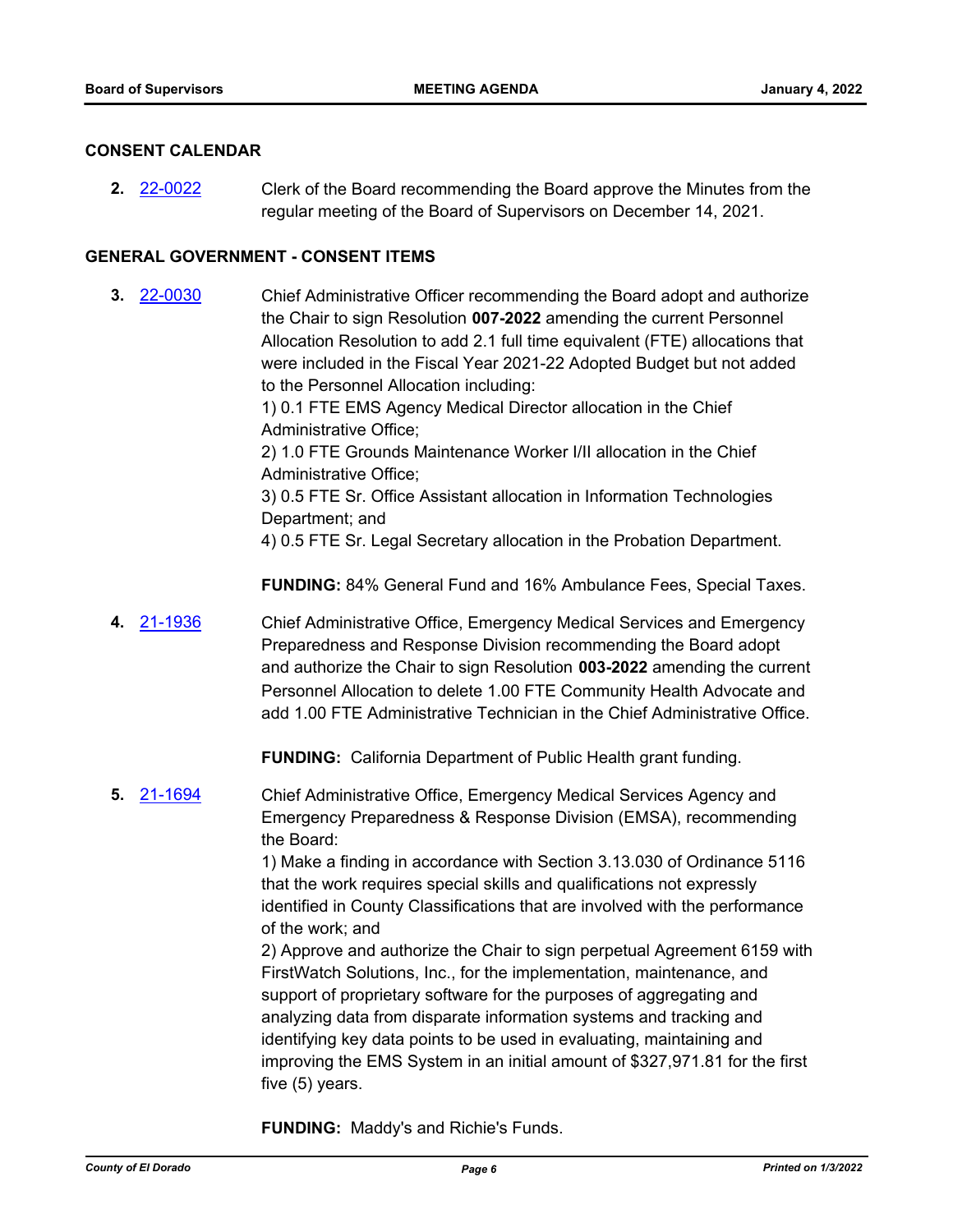**6.** [21-1976](http://eldorado.legistar.com/gateway.aspx?m=l&id=/matter.aspx?key=30872) Chief Administrative Office, Procurement and Contracts Division, presenting a list of County surplus property and recommending the Board so declare and authorize disposal of same in accordance with the procedures outlined in the County's Purchasing Ordinance, Chapter 3.12 and Section 3.12.220 thereof.

**FUNDING:** Various.

**7.** [21-1969](http://eldorado.legistar.com/gateway.aspx?m=l&id=/matter.aspx?key=30865) Chief Administrative Office, Procurement and Contracts Division, recommending the Board declare a service weapon as surplus and approve the sale of the weapon to retiring Deputy Probation Officer Anne Landry.

> **FUNDING:** Funding received from the sale will be deposited into the General Fund.

**8.** [22-0013](http://eldorado.legistar.com/gateway.aspx?m=l&id=/matter.aspx?key=30913) Clerk of the Board, on behalf of the El Dorado County Early Care and Education Planning Council, recommending the Board authorize the Chair to sign the Certification Statement regarding the composition of Local Planning Council Membership as mandated by AB 1542.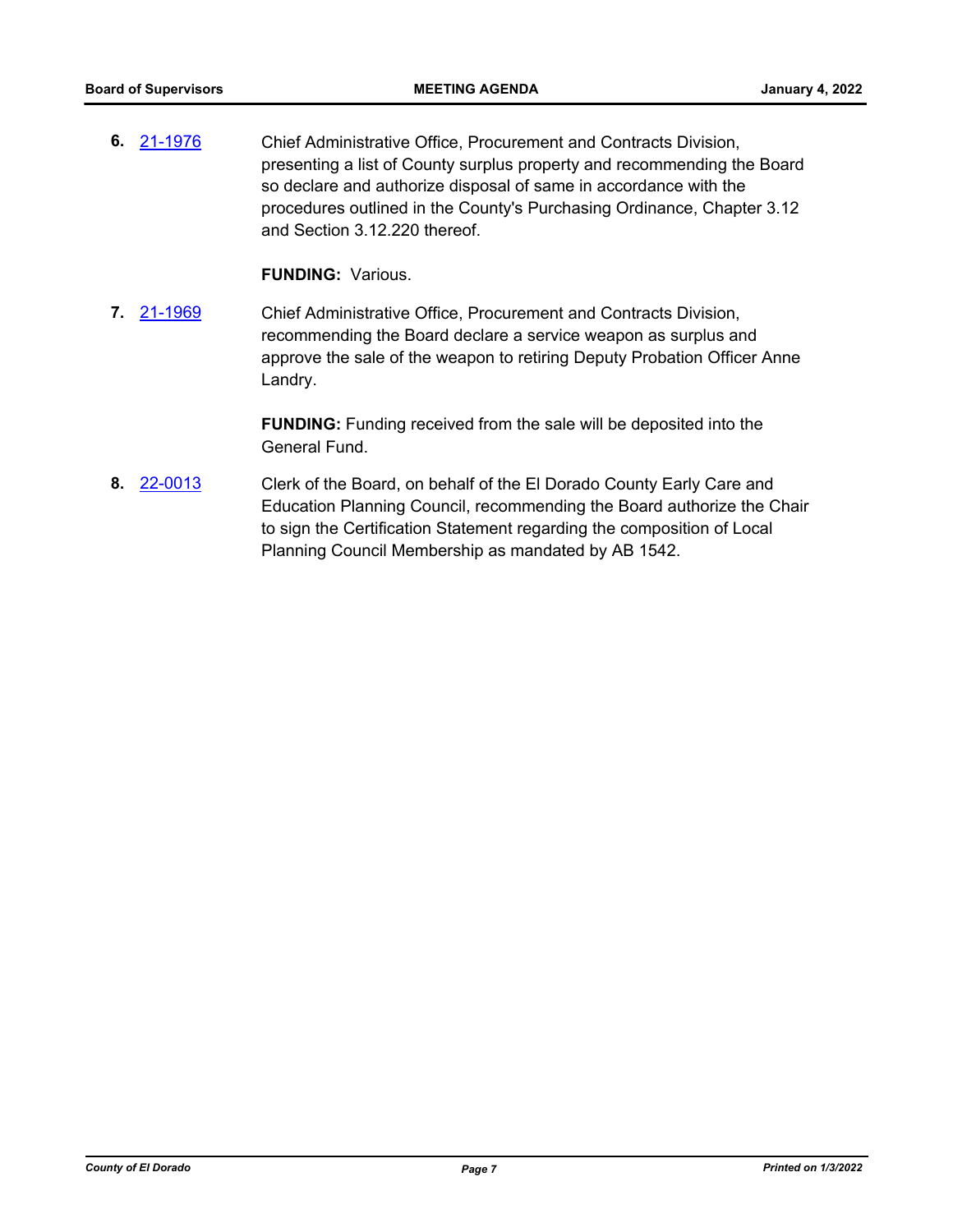**9.** [21-1937](http://eldorado.legistar.com/gateway.aspx?m=l&id=/matter.aspx?key=30833) Clerk of the Board recommending the Board make the following **Non-District specific** appointments to various Boards, Commissions or Committees for the terms stated.

#### **Agricultural Commission**

Reappoint Tim Neilsen, Livestock Industry Representative, Term Expiration 01/01/2026.

#### **Behavioral Health Commission**

Appoint ten (10), Member, Term Expiration 1/1/2025.

#### **Board of Appeals**

Reappoint Bill Carey, Community At Large, Term Expiration 1/1/2025. Reappoint Neil Moore, Structural Engineer, Term Expiration 1/1/2025. Reappoint Marilyn Ross, Construction Consultant, Term Expiration 1/1/2025.

#### **Cameron Park Design Review Committee**

Reappoint Dyana Anderly, Resident, Term Expiration 1/1/2026. Reappoint Shane Kiley, Resident, Term Expiration 1/1/2026. Reappoint Vince K. Maloney, Business/Resident, Term Expiration 1/1/2026.

Appoint two (2), Resident, Term Expiration 1/1/2026.

#### **Cemetery Advisory Committee**

Reappoint Ramona Tripp-Verbeck, Native American Representative, Term Expiration 1/1/2024.

#### **Clean Tahoe Community - Board of Directors**

Appoint Karen Bender, Member, Term Expiration 1/1/2024.

#### **El Dorado County Child Abuse Prevention Council**

Appoint Melissa Mutzig, Law Enforcement, Term Expiration 1/1/2024.

#### **First 5 El Dorado Children and Families Commission**

Reappoint Ed Manansala, EdD, Education Representative, Term Expiration 1/1/2025. Reappoint Don Semon, El Dorado County Health Officer Representative, Term Expiration 1/1/2025.

#### **Historical Museum Commission**

Reappoint Jeannette R. Barrett, Member-Local Chapter of the Daughters of the American Revolution, Term Expiration 1/1/2026. Reappoint E. Keith Berry, Member-El Dorado Western Railroad Foundation, Term Expiration 1/1/2026.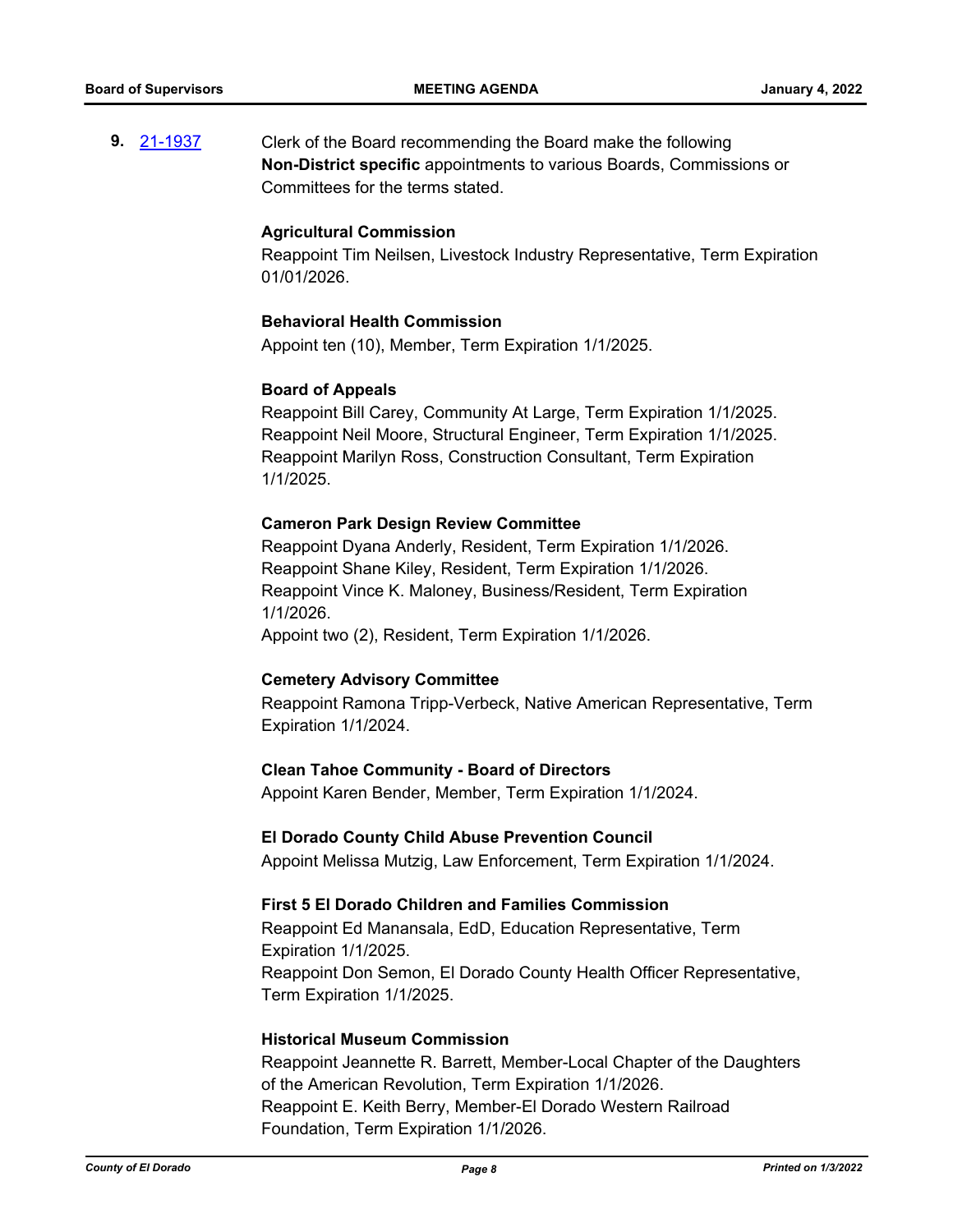## **In-Home Supportive Services (IHSS) Advisory Committee**

Reappoint Ellen Yevdakimov, Consumer Representative, Term Expiration 1/1/2024.

Appoint one (1), Community Member, Term Expiration 1/1/2024. Appoint three (3), Consumer Representative, Term Expiration 1/1/2024. Appoint two (2), Provider Representative, Term Expiration 1/1/2024.

## **Law Library Trustees**

Appoint one (1), BOS-Designee, Term Expiration 1/1/2023.

#### **Local Enforcement Agency Independent Hearing Panel**

Reappoint Ronald Duncan, Technical Expert, Term Expiration 1/1/2026.

#### **Rural Counties Environmental Services Joint Powers Authority**

Appoint Jeffery Warren, Alternate Delegate-Solid Waste Authority, Term Expiration 1/1/2023.

Reappoint Mark Moss, Alternate Delegate-Solid Waste Authority, Term Expiration 1/1/2023.

## **Tahoe Regional Planning Agency**

Reappoint Don Ashton, Member-2nd Alternate, Term Expiration 1/1/2023.

**10.** [21-1993](http://eldorado.legistar.com/gateway.aspx?m=l&id=/matter.aspx?key=30889) Human Resources Department recommending the Board: 1) Approve and adopt the revised Health and Human Services Agency department-specific class specification: Animal Services Officer Supervisor (title change from Supervising Animal Control Officer); and 2) Adopt and authorize the Chair to sign Resolution **005-2022** to approve the abovementioned title change.

**FUNDING:** N/A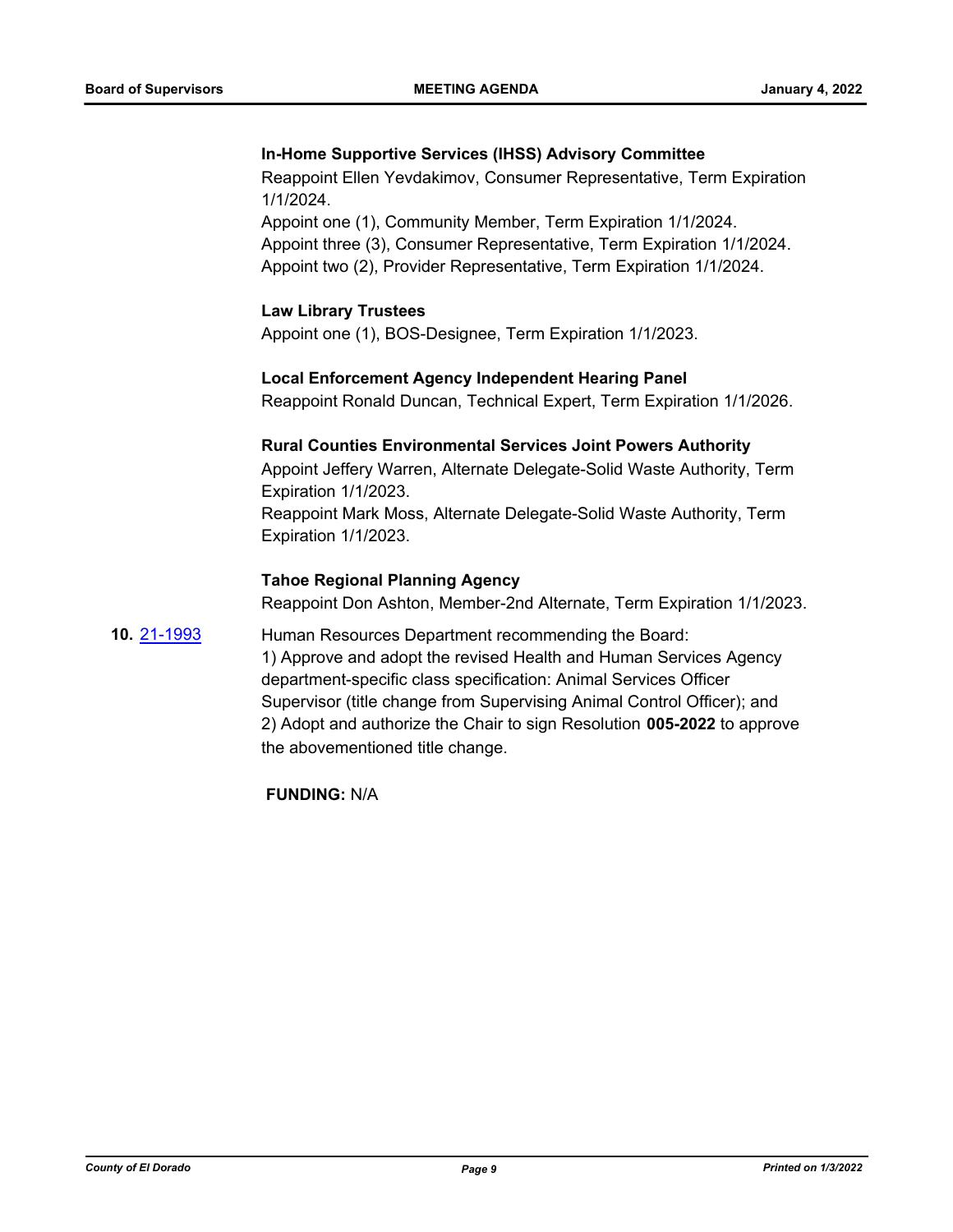**11.** [22-0029](http://eldorado.legistar.com/gateway.aspx?m=l&id=/matter.aspx?key=30929) Human Resources Department recommending the Board approve and authorize the Chair to sign Resolution **006-2022:** 1) Adopting a new salary scale for the Community Health Advocate and Defensible Space Inspector I/II/Sr classifications retroactive to November 20, 2021, to comply with the Memorandum of Understanding between the County of El Dorado and the El Dorado County Employees' Association, Local 1, AFSCME Council 57, representing employees in the General, Professional, and Supervisory bargaining units, Article 5, Section 1; 2) Authorizing the compensation of employee(s) in the Community Health Advocate classification for back pay resulting from the delay in implementation of the required salary increase; and 3) Waiving recovery of overpayment to employees in the Defensible Space Inspector I/II/Sr classifications made in accordance with the incorrect salary schedule previously effective the pay period including November 20, 2021 through pay period 01 of 2022 (December 31, 2021), as the sole incumbent has separated employment and the classifications are presently vacant.

## **FUNDING:** Various.

**12.** [22-0045](http://eldorado.legistar.com/gateway.aspx?m=l&id=/matter.aspx?key=30945) Supervisor Thomas recommending the Board: 1) Accept the resignation of Joshua Castro, Alternate on the Veterans Affairs Commission for District III; 2) Appoint to the Veterans Affairs Commission Stephanie Carlson, Alternate, District III, Term Expiration 01/01/2025; and 3) Approve and authorize the Chair to sign a Certificate of Appreciation to Joshua Castro for his service to the Veterans Affairs Commission and Veterans in El Dorado County.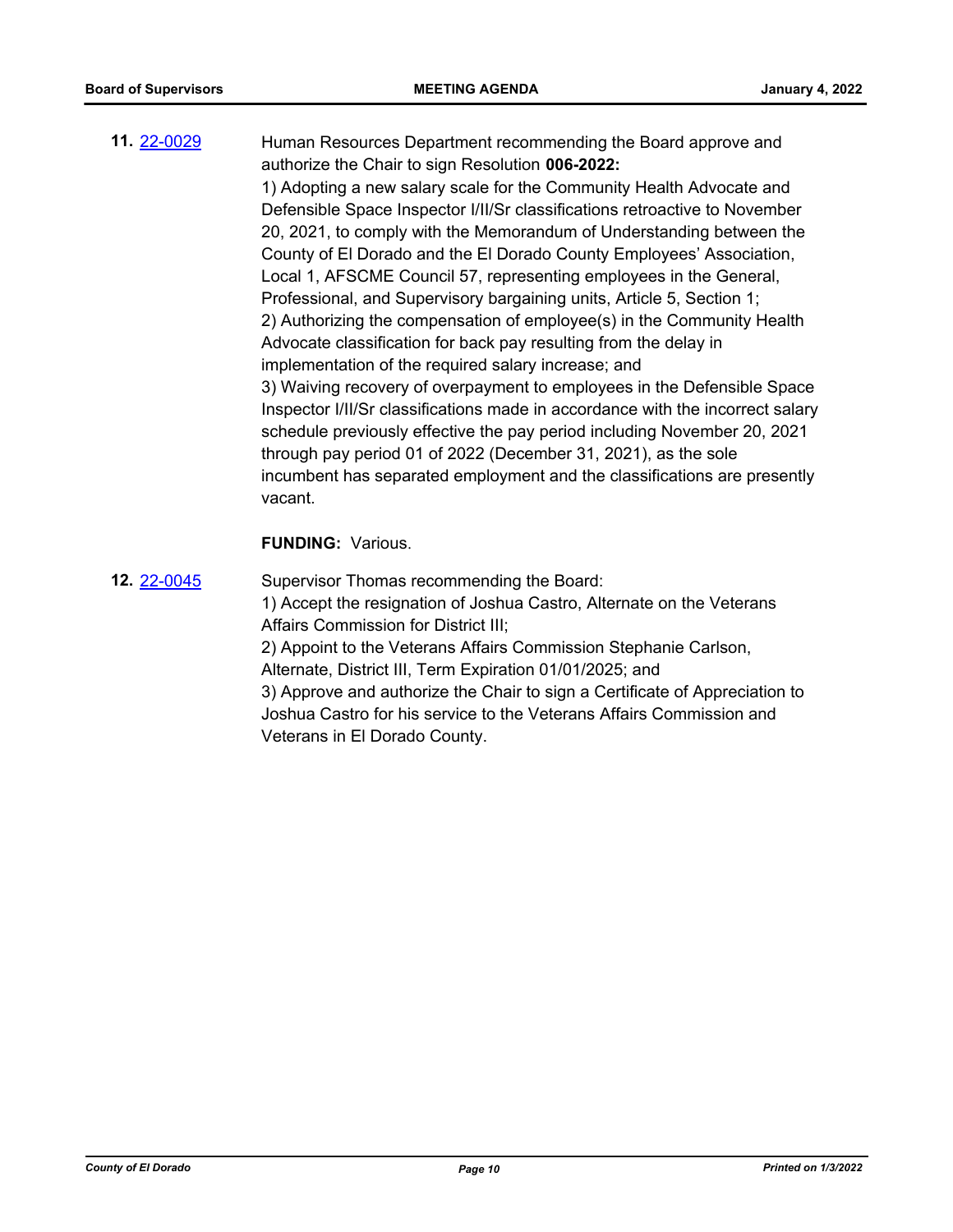#### **HEALTH AND HUMAN SERVICES - CONSENT ITEMS**

**13.** [21-1518](http://eldorado.legistar.com/gateway.aspx?m=l&id=/matter.aspx?key=30413) Health and Human Services Agency (HHSA) recommending the Board: 1) Make findings in accordance with County Ordinance 3.13.030 that it is appropriate to contract with Bi-Valley Medical Clinic, Inc., dba BAART Programs Carmichael, for the provision of Drug Medi-Cal Organized Delivery System Services services, provided under Agreement 5863 because (B) "Specialty skills and qualifications not expressly identified in classifications are involved in the performance of the work;" 2) Approve and authorize the Chair to sign Agreement for Services 5863 with Bi-Valley Medical Clinic, Inc., dba BAART Programs Carmichael, with a not-to-exceed amount of \$400,000, and for a term effective upon final execution through June 30, 2023; and 3) Authorize the HHSA Director, or designee, to execute further documents relating to Agreement 5863, contingent upon approval by County Counsel and Risk Management, including amendments which do not increase the maximum dollar amount or term of the Agreement. **FUNDING:** 70% Federal Medi-Cal, 5% State General Fund for Narcotic Treatment Program services, and 25% 2011 Realignment. **14.** [21-1709](http://eldorado.legistar.com/gateway.aspx?m=l&id=/matter.aspx?key=30604) Health and Human Services Agency (HHSA) recommending the Board: 1) Authorize the HHSA Behavioral Health Director to sign Non-Financial MOU 5291 with California Correctional Health Care Services (CCHCS) Health Information Management (HIM) for the provision of electronic data sharing services provided under Agreement 5291 for a term of three (3) years effective upon final execution; and 2) Authorize the HHSA Behavioral Health Director to execute further documents relating to Agreement 5291, contingent upon approval by County Counsel, Risk Management, and IT, including amendments which do not increase the term of the MOU. **FUNDING:** N/A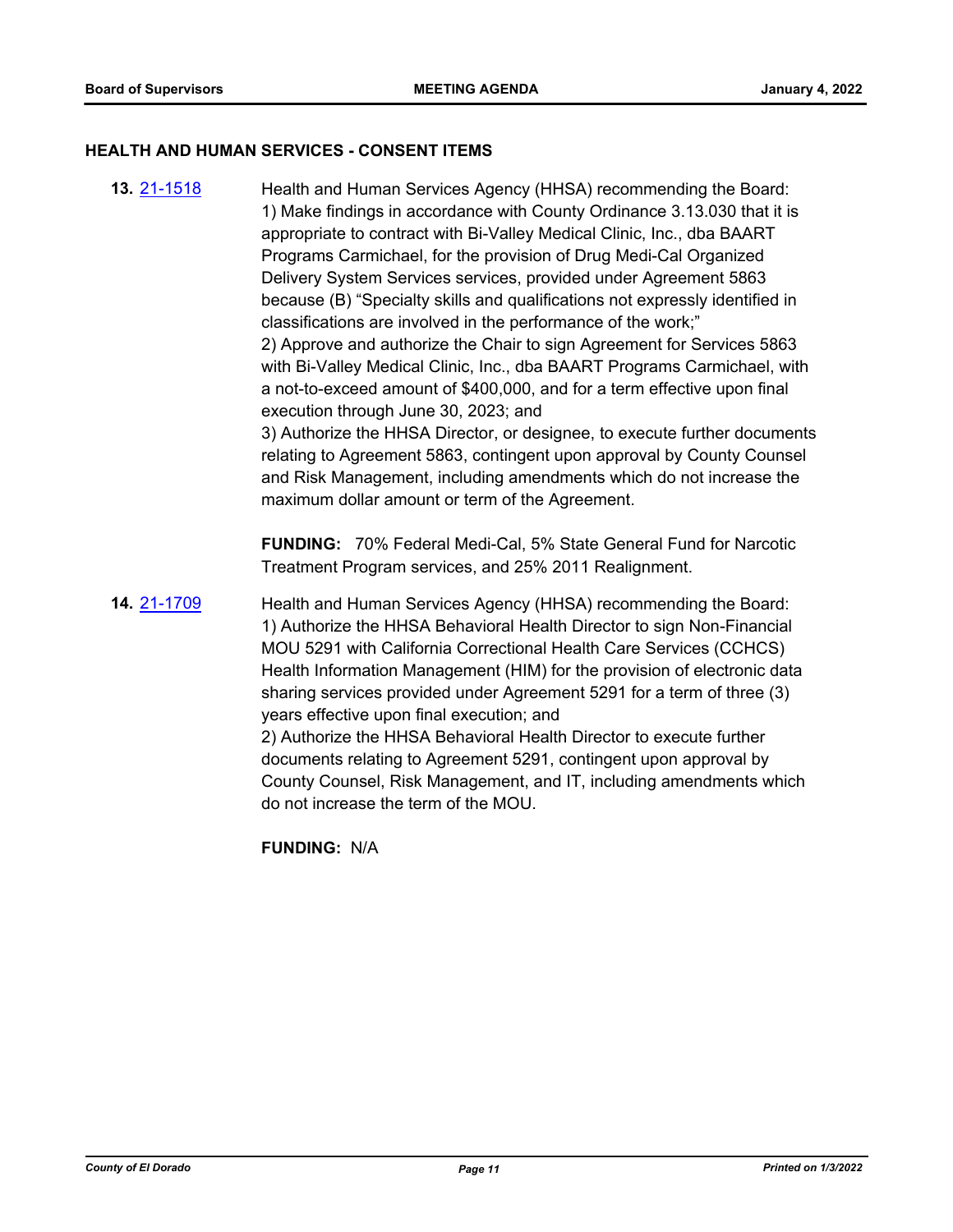**15.** [21-1710](http://eldorado.legistar.com/gateway.aspx?m=l&id=/matter.aspx?key=30605) Health and Human Services Agency (HHSA) recommending the Board: 1) Make findings in accordance with County Ordinance 3.13.030 that it is appropriate to contract with Koefran Industries for the provision of animal carcass, hazardous waste carcass, and associated medical/biohazardous waste disposal services for Animal Services, provided under Agreement 5672 because "(B) "Specialty skills and qualifications not expressly identified in classifications are involved in the performance of the work;" 2) Approve and authorize the Chair to sign Agreement 5672 with Koefran Industries, with a not-to-exceed (NTE) amount of \$90,000, and for the term of January 4, 2022 through December 31, 2024; and 3) Authorize the HHSA Director or their designee to execute further documents relating to Agreement 5672, contingent upon approval by County Counsel and Risk Management, including amendments which do not increase the maximum dollar amount or term of the Agreement.

**FUNDING:** 100% General Fund.

**16.** [21-1874](http://eldorado.legistar.com/gateway.aspx?m=l&id=/matter.aspx?key=30770) Health and Human Services Agency (HHSA), Veteran Services Program, recommending the Board:

> 1) Find that a public benefit is derived in reimbursing Fleet Reserve Association (Branch 275) in the amount of \$600 and reimbursing Veterans of Foreign Wars (Camerado Post 10165) in the amount of \$600, for unrealized estimated donations for fundraising breakfasts that the organizations cancelled due to the Veterans Memorial Building's parking lot being used as a staging center to fight the Caldor Fire in September 2021; and

> 2) Approve and authorize HHSA to pay \$600 to Fleet Reserve Association (Branch 275) and pay \$600 to the Veterans of Foreign Wars (Camerado Post 10165) for reimbursement of unrealized donations as described in Attachment B and Attachment C.

**FUNDING:** General Fund.

**17.** [21-1952](http://eldorado.legistar.com/gateway.aspx?m=l&id=/matter.aspx?key=30848) Health and Human Services Agency recommending the Board approve and adopt the revised Board of Supervisors Policy F-2 "Animal Shelter Private Donor Recognition Policy," attached hereto as Attachment A, to incorporate minor updates and extend the sunset review date.

**FUNDING:** Private Donations.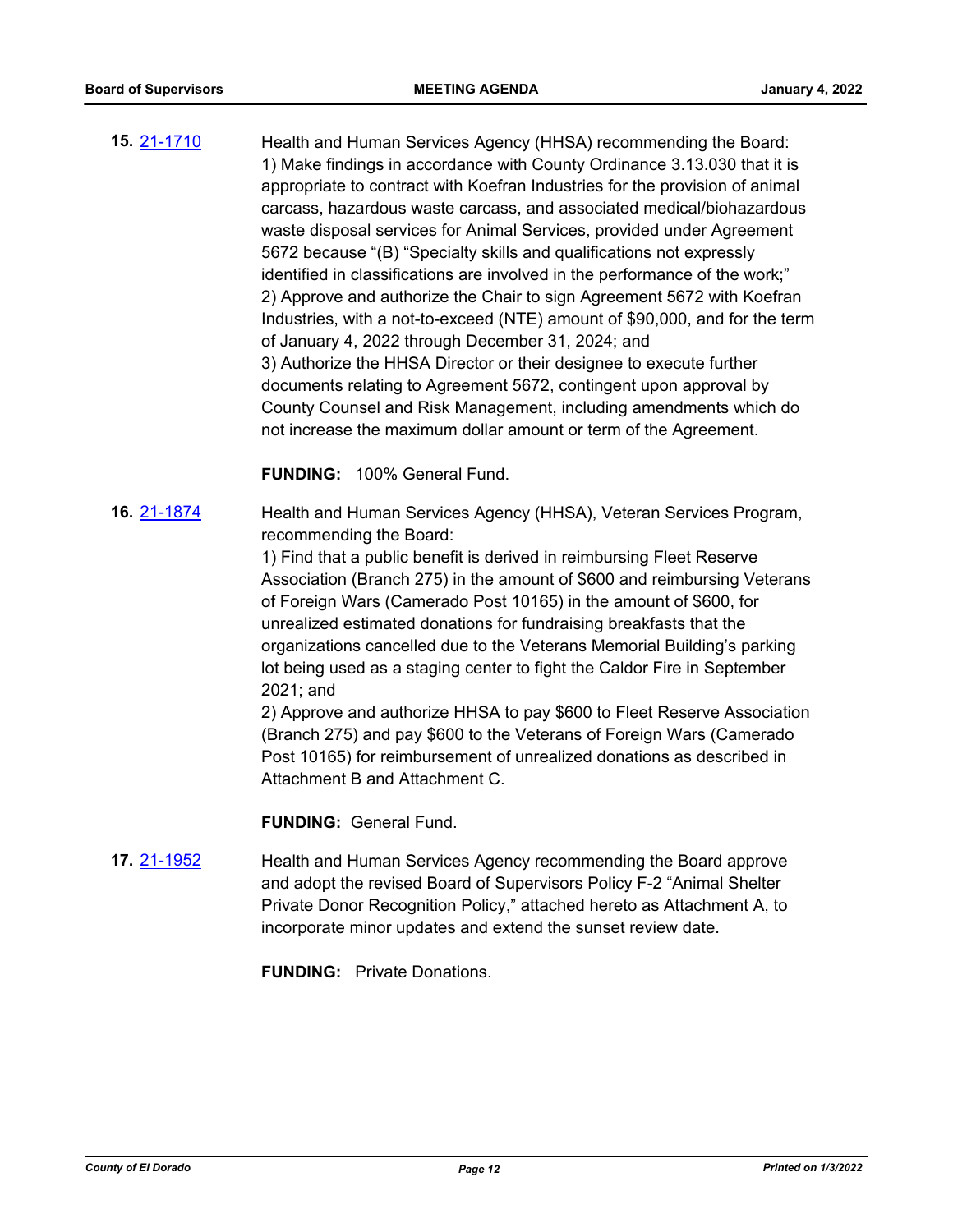**18.** [21-1972](http://eldorado.legistar.com/gateway.aspx?m=l&id=/matter.aspx?key=30868) Health and Human Services Agency (HHSA) recommending the Board: 1) Adopt and authorize the Chair to sign Resolution **004-2022** revising the authorization of the HHSA Director to apply for and accept the California Department of Housing and Community Development's (HCD) Housing Navigation Program (HNP) Round 2 Allocation Award, in the amount of \$26,855, effective upon execution through June 30, 2024, to assist young adults in foster care, ages 18 to 21, secure and maintain transitional housing; and

2) Rescind Resolution 140-2021, upon adoption of Resolution 004-2022 that replaces Resolution 140-2021.

**FUNDING:** State Funding: 100% California Department of Housing and Community Development.

**19.** [21-1997](http://eldorado.legistar.com/gateway.aspx?m=l&id=/matter.aspx?key=30893) Health and Human Services Agency recommending the Board: 1) Accept, with gratitude, an initial distribution of \$25,086.55 from the Valerie E. Kimura Trust, dated March 12, 1992, as amended and restated December 29, 2016, (Trust) to the County of El Dorado, Animal Services; and 2) Authorize the Health and Human Services Agency Director, or designee,

to execute document(s) relating to distribution(s) from the Trust.

**FUNDING:** Valerie E. Kimura Trust.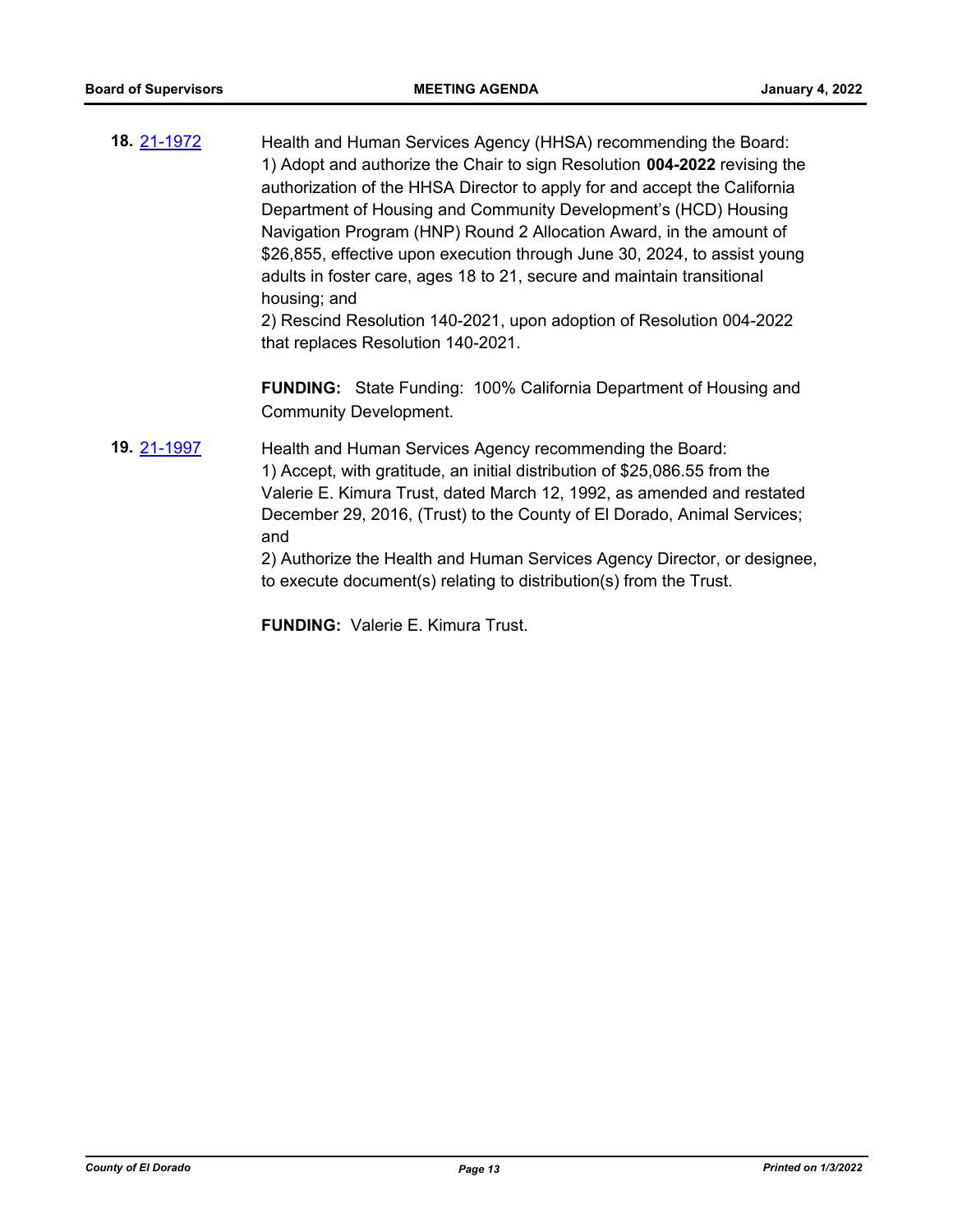#### **LAND USE AND DEVELOPMENT - CONSENT ITEMS**

**20.** [21-1738](http://eldorado.legistar.com/gateway.aspx?m=l&id=/matter.aspx?key=30633) Environmental Management recommending the Board approve and authorize the Chair to sign a budget transfer request to increase revenues and appropriations for both the Oil Payment Program and City County Payment Program Special Revenue Funds in order to draw down previous years deferred grant revenues in Fiscal Year 2021-22. (4/5 vote required)

> **FUNDING:** Oil Payment Program and City County Payment Program grant funds.

**21.** [21-1925](http://eldorado.legistar.com/gateway.aspx?m=l&id=/matter.aspx?key=30821) Department of Transportation recommending the Board approve and authorize the Chair to sign the First Amendment to Agreement for Services 3480 with Crawford & Associates, Incorporated to provide on-call geological, geotechnical, hydraulic, and hydrologic engineering support services, extending the performance period an additional two (2) years to February 11, 2024, increasing the not-to-exceed by \$100,000 for a total not-to-exceed of \$400,000, and updating contract language per California Department of Transportation federal funding requirements.

> **FUNDING:** Funding for various Capital Improvement Program and Environmental Improvement Program projects which will be provided by associated Federal, State, and Local funding sources. Local funding sources may include any combination of the following: Traffic Impact Fee Program, Missouri Flat Area Master Circulation and Financing Plan, Road Fund, Tribe Funds, Accumulative Capital Outlay, Developer Advanced Funds, Sacramento Municipal Utility District, and/or General Fund.

**22.** [21-1765](http://eldorado.legistar.com/gateway.aspx?m=l&id=/matter.aspx?key=30661) Department of Transportation recommending the Board adopt Resolution **002-2022**, delegating to the Director of Transportation the authority to sign Notices of Deed Restriction and Covenants to Indemnify the County of El Dorado for Variances.

**FUNDING:** Fees paid by applicants.

**23.** [21-1816](http://eldorado.legistar.com/gateway.aspx?m=l&id=/matter.aspx?key=30712) Department of Transportation recommending the Board adopt and authorize the Chair to sign Resolution **001-2022** approving the performance period extension of Subdivision Improvement Agreements for projects referenced in the Resolution for one year from the current performance date if the project improvements are not completed by said date.

**FUNDING:** N/A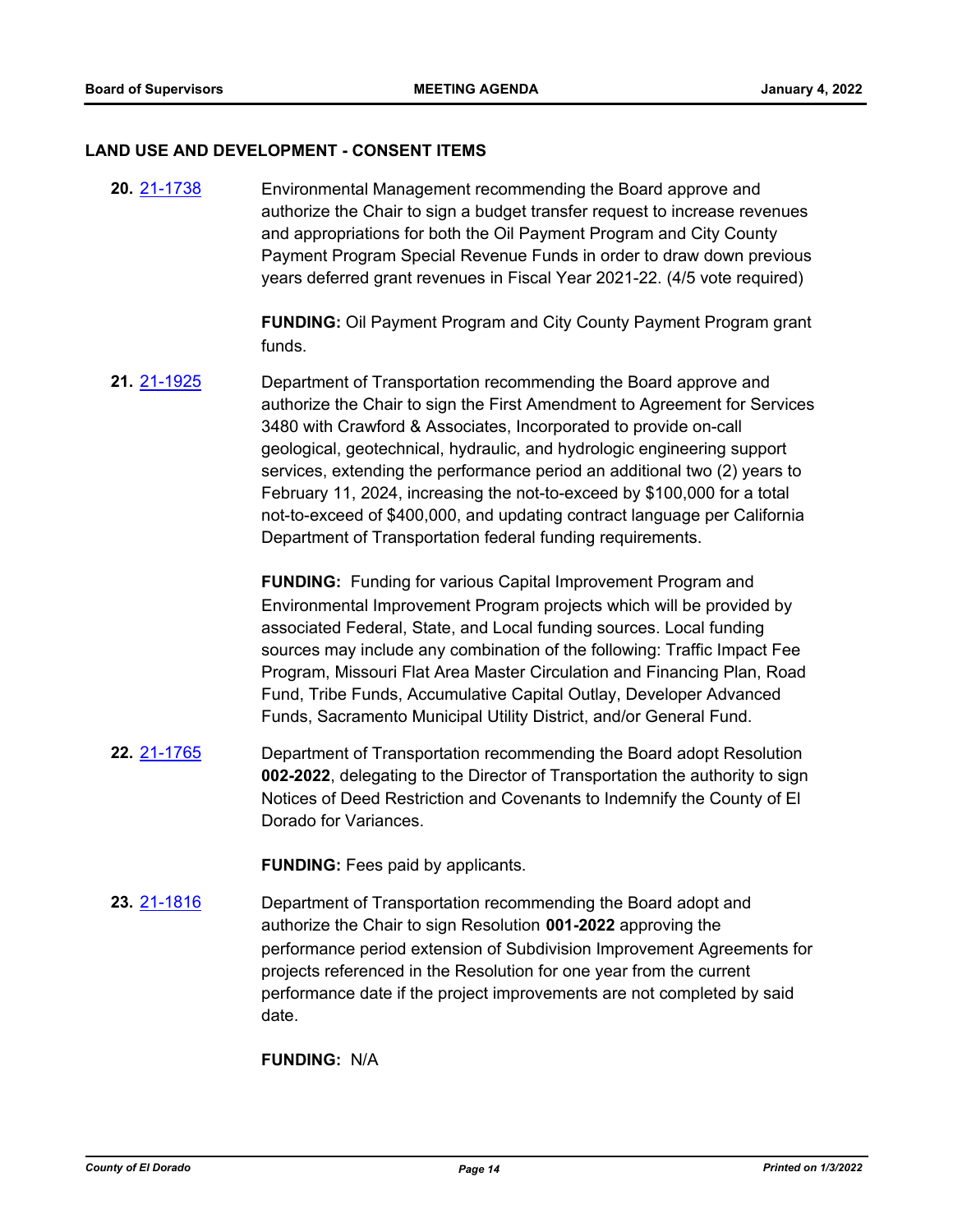| 24 21-1892 | Department of Transportation recommending the Board consider the  |
|------------|-------------------------------------------------------------------|
|            | following:                                                        |
|            | 1) Accept the subdivision improvements for Serrano Village J7, TM |

18-1536, as complete;

2) Hold Performance Bond 0773107 in the amount of \$347,179.77, which is ten percent of the total cost of the subdivision improvements. This amount guarantees against any defective work, labor done, or defective materials furnished, which is to be released after one year if no claims are made;

3) Hold Laborers & Materialmens Bond 0773107 in the amount of \$1,735,898.84 for six months to guarantee payments to persons furnishing labor, materials, or equipment; and

4) Authorize the Clerk of the Board to release the respective Bonds after the required time periods upon written request by Transportation.

#### **FUNDING:** Developer Funded.

**25.** [21-1150](http://eldorado.legistar.com/gateway.aspx?m=l&id=/matter.aspx?key=30045) Planning and Building Department, Economic Development Division, and Chief Administrative Office recommending the Board approve and authorize the Purchasing Agent to sign Amendment III to Agreement 4555 with NEO Fiber, Inc., doing business as Neo Connect, for as-needed, ongoing staffing support and consulting services in support of American Rescue Plan Act-funded Broadband connectivity in the County, increasing the compensation amount by \$80,882 for a not-to-exceed amount of \$160,882, extending the term of the Agreement by one (1) year for a revised expiration date of January 29, 2023, and other minor administrative changes as necessary, with no changes to the scope of work.

> **FUNDING:** American Rescue Plan Act (ARPA) / Transient Occupancy Tax (TOT) funds.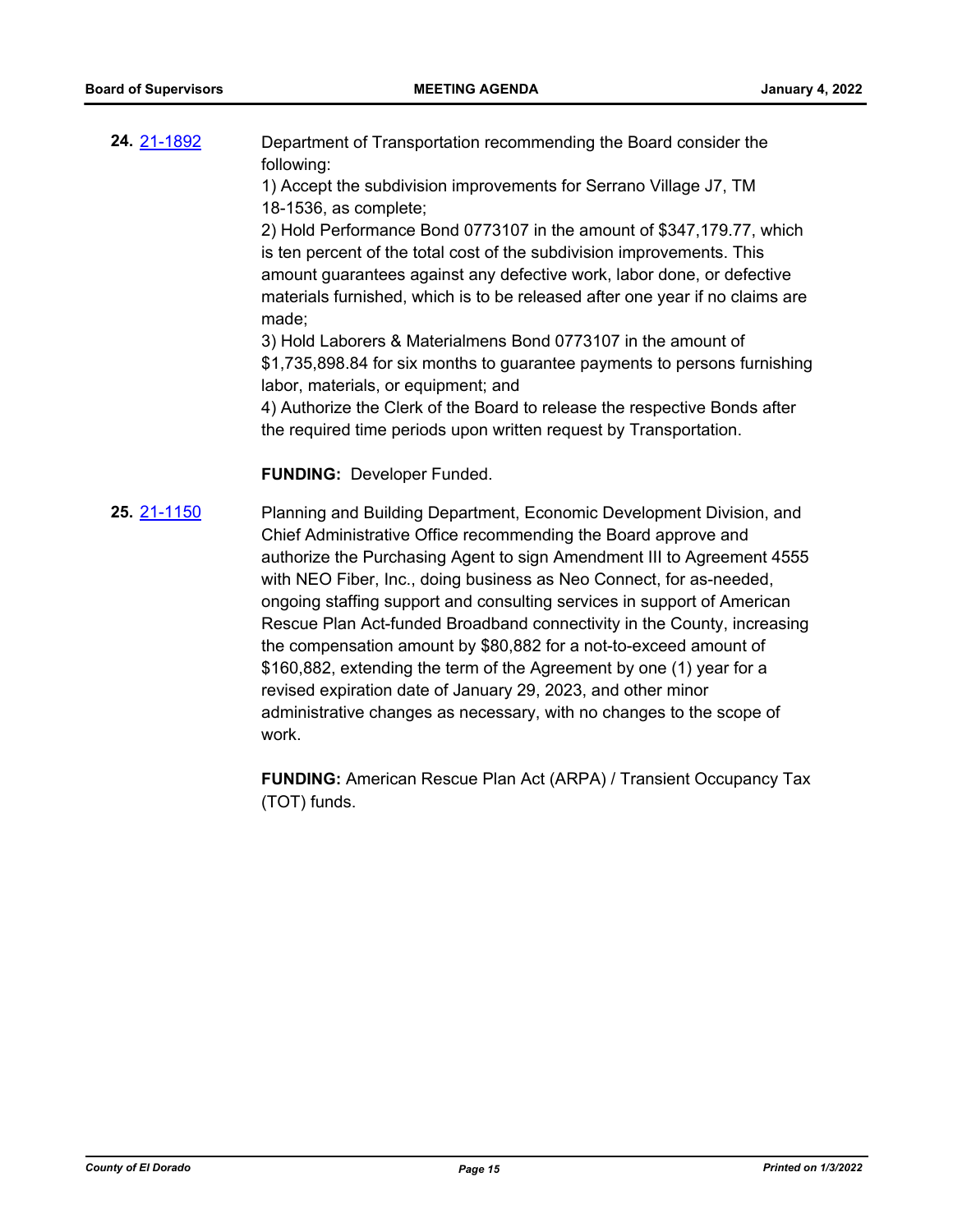#### **LAW AND JUSTICE - CONSENT ITEMS**

**26.** [21-1601](http://eldorado.legistar.com/gateway.aspx?m=l&id=/matter.aspx?key=30496) Probation Department recommending the Board: 1) Approve and authorize the Chair to sign retroactive Amendment III to Agreement for Services 3977 with O'Connell Research, to extend the Agreement term end date from December 31, 2021, to December 31, 2022, due to extension of the Justice and Mental Health Collaboration Program (JMHCP) grant, for the provision providing research to assess the prevalence and outcomes of those with behavioral health needs, as well as developing analytics and data driven solutions for addressing the needs as part of the grant award for Stepping Up; and 2) Authorize the Purchasing Agent, or designee, to execute further documents relating to Contract 3977, including future amendments which do not increase the maximum dollar amount or term of the Contract, and contingent upon approval by County Counsel and Risk Management.

> **FUNDING:** 88% JMHCP grant, 12% AB109 (Public Safety Realignment Act).

**Staff requesting this item be Continued off Calendar.**

**END CONSENT CALENDAR**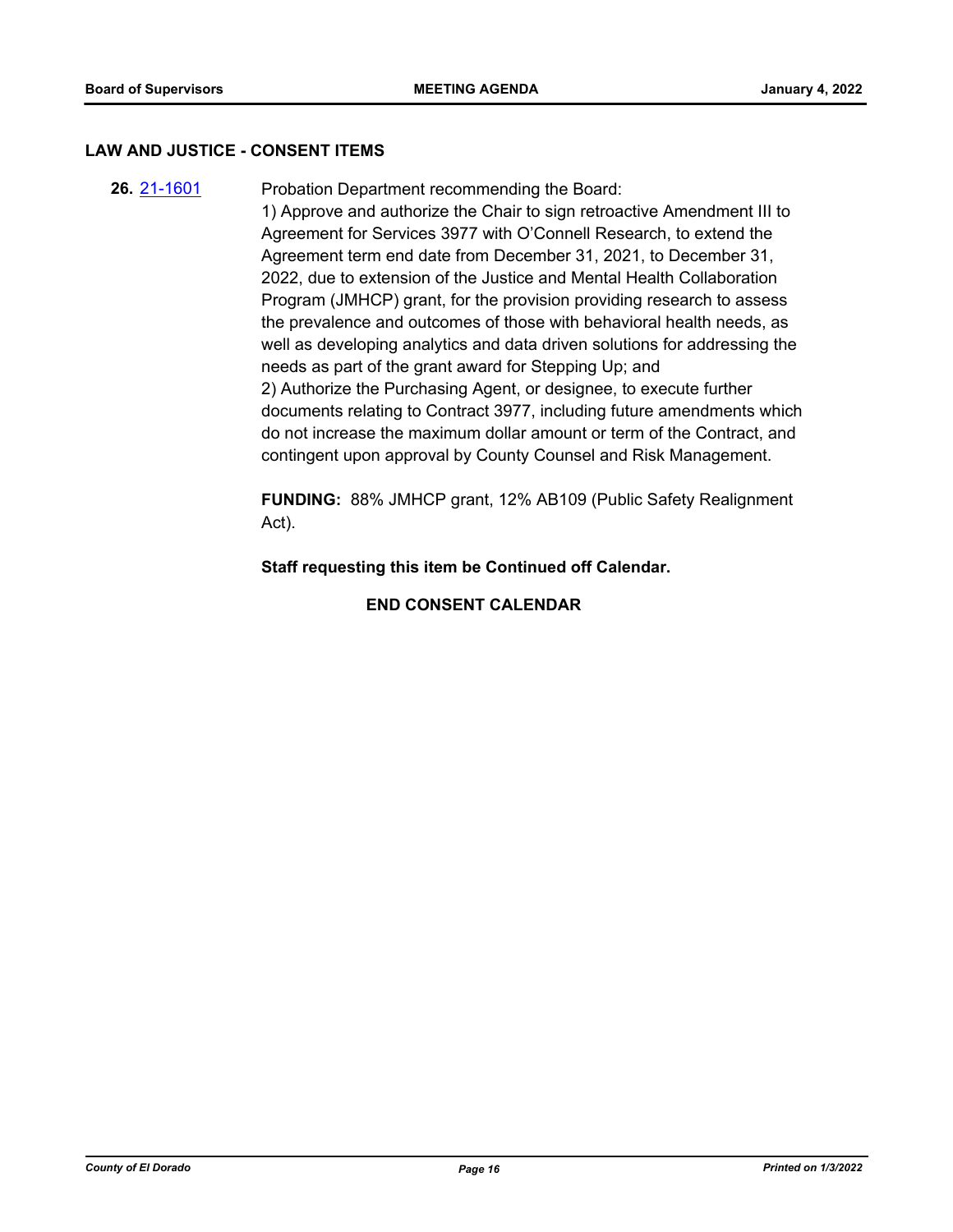# **DEPARTMENT MATTERS (Items in this category may be called at any time)**

| 27. 22-0064 | Supervisor Thomas recommending the Board accept the donation of<br>property identified by Assessor's Parcel Number 331-400-002, located at<br>3447 Clemenger Drive, for the purpose of developing a Sports Complex in<br>the community of Diamond Springs.                                                                                                                                                                                                                                                                                                                                                                                                                                                                                                                                                                                                                                                                                                                                                                                                                                                                                                                           |
|-------------|--------------------------------------------------------------------------------------------------------------------------------------------------------------------------------------------------------------------------------------------------------------------------------------------------------------------------------------------------------------------------------------------------------------------------------------------------------------------------------------------------------------------------------------------------------------------------------------------------------------------------------------------------------------------------------------------------------------------------------------------------------------------------------------------------------------------------------------------------------------------------------------------------------------------------------------------------------------------------------------------------------------------------------------------------------------------------------------------------------------------------------------------------------------------------------------|
| 28. 22-0075 | Supervisor Novasel recommending the Board consider directing staff to<br>discontinue the pursuit of the Homekey Round 2 NOFA application for the<br>purchase of the Best Western Inn in Pollock Pines.                                                                                                                                                                                                                                                                                                                                                                                                                                                                                                                                                                                                                                                                                                                                                                                                                                                                                                                                                                               |
| 29. 22-0027 | Chief Administrative Office recommending the Board:<br>1) Approve and authorize the Chair to sign Agreement 6269 between the<br>El Dorado County Fair Association, Inc. (Association) and the County of El<br>Dorado for the continued use, possession, and management of the<br>fairgrounds property and annual county fair for an initial term ending June<br>30, 2026, with automatic extensions of one year occurring every April 1;<br>2) Approve and authorize the Chair to sign a Calendar Year 2022 El<br>Dorado County Fair Association Budget in the amount of \$1,609,148, as<br>approved by the El Dorado County Fair Board of Directors at its<br>December 8, 2021, meeting;<br>3) Receive a presentation on and file the following documents, as outlined<br>in Agreement 6269: a financial audit of the Association for calendar year<br>2020 and a five-year Strategic Plan for the period of 2021-2026 from the<br>Association Chief Executive Officer; and<br>4) Approve an initial American Rescue Plan Act spending plan for the El<br>Dorado County Fair Association allocated funds.<br><b>FUNDING: 65% Fair Association Raised Funds, 2% State Funds, and</b> |
|             | 33% American Rescue Plan Act Funds.                                                                                                                                                                                                                                                                                                                                                                                                                                                                                                                                                                                                                                                                                                                                                                                                                                                                                                                                                                                                                                                                                                                                                  |
| 30. 21-1445 | Department of Transportation recommending the Board adopt and<br>authorize the Chair to sign Resolutions authorizing the submittal of a Parks<br>and Water Bond Act of 2018 (Prop 68) for the following grant program<br>applications to the State of California, Department of Parks and<br>Recreation:<br>1) Resolution 008-2022 for El Dorado Trail/Missouri Flat Road Pedestrian<br>Overcrossing, Capital Improvement Program (CIP) 97015/36109002, for<br>the Rural Recreation and Tourism Program Grant Funds; and<br>2) Resolution 009-2022 for Depot Park Multigenerational Exercise Circuit<br>and Parking Lot for the Regional Park Program Grant Funds.                                                                                                                                                                                                                                                                                                                                                                                                                                                                                                                   |
|             |                                                                                                                                                                                                                                                                                                                                                                                                                                                                                                                                                                                                                                                                                                                                                                                                                                                                                                                                                                                                                                                                                                                                                                                      |

**FUNDING:** Prop 68 for initial construction expenditures and General Fund for ongoing maintenance and repair/replacement expenditures.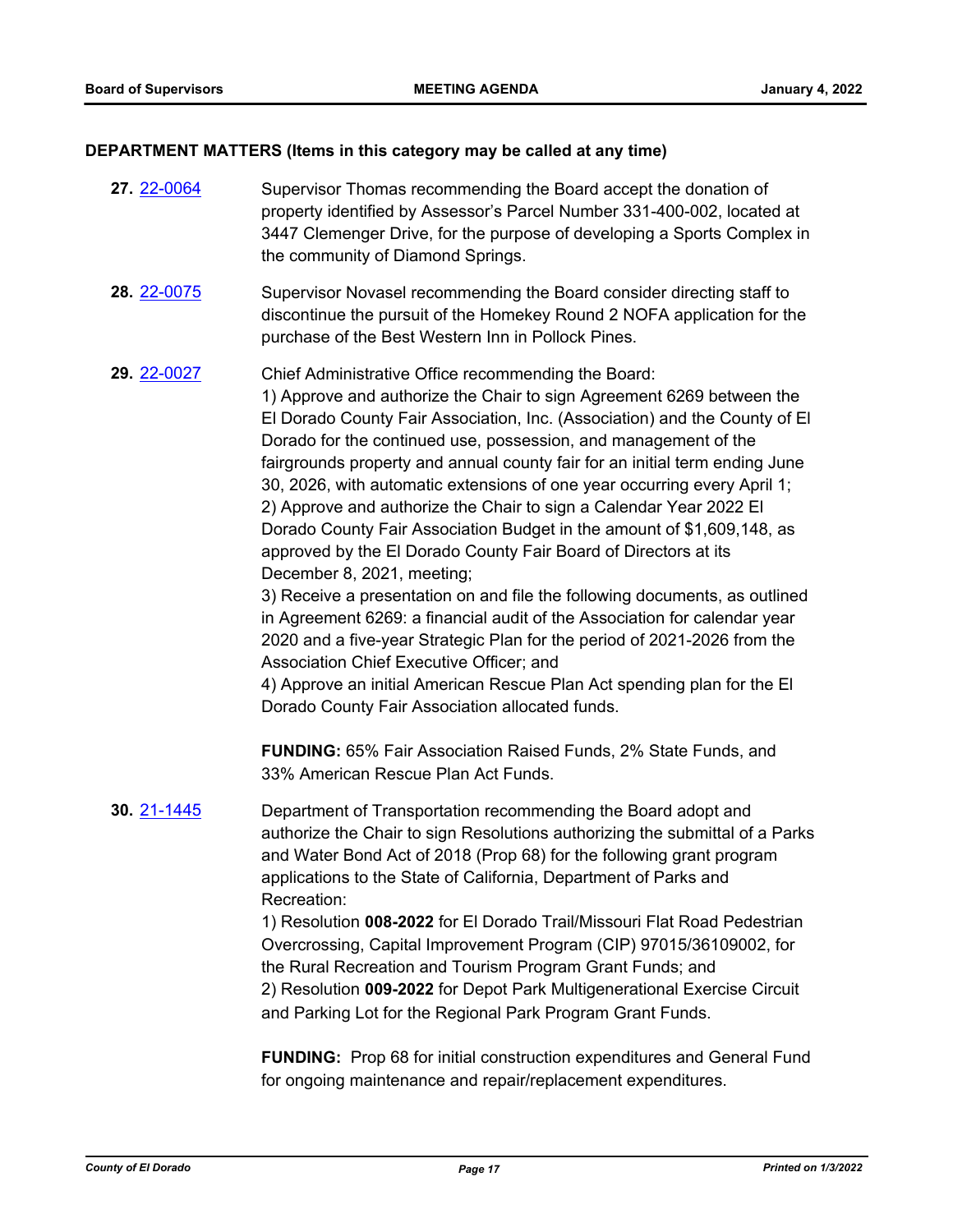| 31. 21-1934 | Clerk of the Board recommending the Board make Board Member<br>appointments to various Boards, Commissions or Committees for 2022:                                                                                                                                                                                                     |
|-------------|----------------------------------------------------------------------------------------------------------------------------------------------------------------------------------------------------------------------------------------------------------------------------------------------------------------------------------------|
|             | Abandoned Vehicle Abatement Service JPA<br>Appoint one (1) Member: Supervisor Thomas, since 2021<br>Appoint one (1) Alternate: Supervisor Hidahl, since 2021                                                                                                                                                                           |
|             | <b>Behavioral Health Commission</b><br>Appoint one (1) Member: Supervisor Thomas, since 2021                                                                                                                                                                                                                                           |
|             | California Identification Remote Access Network<br>Appoint one (1) Member: Current: Supervisor Hidahl, since 2017                                                                                                                                                                                                                      |
|             | <b>Capital Southeast Connector Joint Powers Authority</b><br>Appoint one (1) Member: Supervisor Hidahl, since 2017<br>Appoint one (1) Alternate: Supervisor Turnboo, since 2021                                                                                                                                                        |
|             | <b>Cemetery Advisory Committee</b><br>Appoint one (1) Member: Supervisor Parlin, since 2021<br>Appoint (1) Alternate: Shelley Wiley, since 2021                                                                                                                                                                                        |
|             | <b>Community Action Council</b><br>Appoint one (1) Member: Supervisor Turnboo & one (1) Alternate: Todd<br>White/Mark Treat, since 2021<br>Appoint one (1) Member: Supervisor Thomas & one (1) Alternate: Karen<br>Feathers, since 2021<br>Appoint one (1) Member: Supervisor Parlin & one (1) Alternate: Shelley<br>Wiley, since 2021 |
|             | El Dorado County Commission for Youth and Families<br>Appoint one (1) Member: Supervisor Novasel, since 2020                                                                                                                                                                                                                           |
|             | El Dorado County Water Agency<br>Appoint one (1) Member: Supervisor Turnboo, since 2021<br>Appoint one (1) Member: Supervisor Thomas, since 2021<br>Appoint one (1) Member: Supervisor Parlin, since 2019                                                                                                                              |
|             | El Dorado County Youth Commission<br>Appoint one (1) BOS Liaison: Supervisor Thomas, since 2021                                                                                                                                                                                                                                        |
|             | Evelyn Horn Scholarship Committee (must be from a District which<br>constitutes a major portion of the Western Slope)<br>Appoint one (1) Member - Chair: Supervisor Thomas, since 2021<br>Appoint one (1) Member - Vice Chair: Supervisor Turnboo, since 2021                                                                          |

First 5 El Dorado Children and Families Commission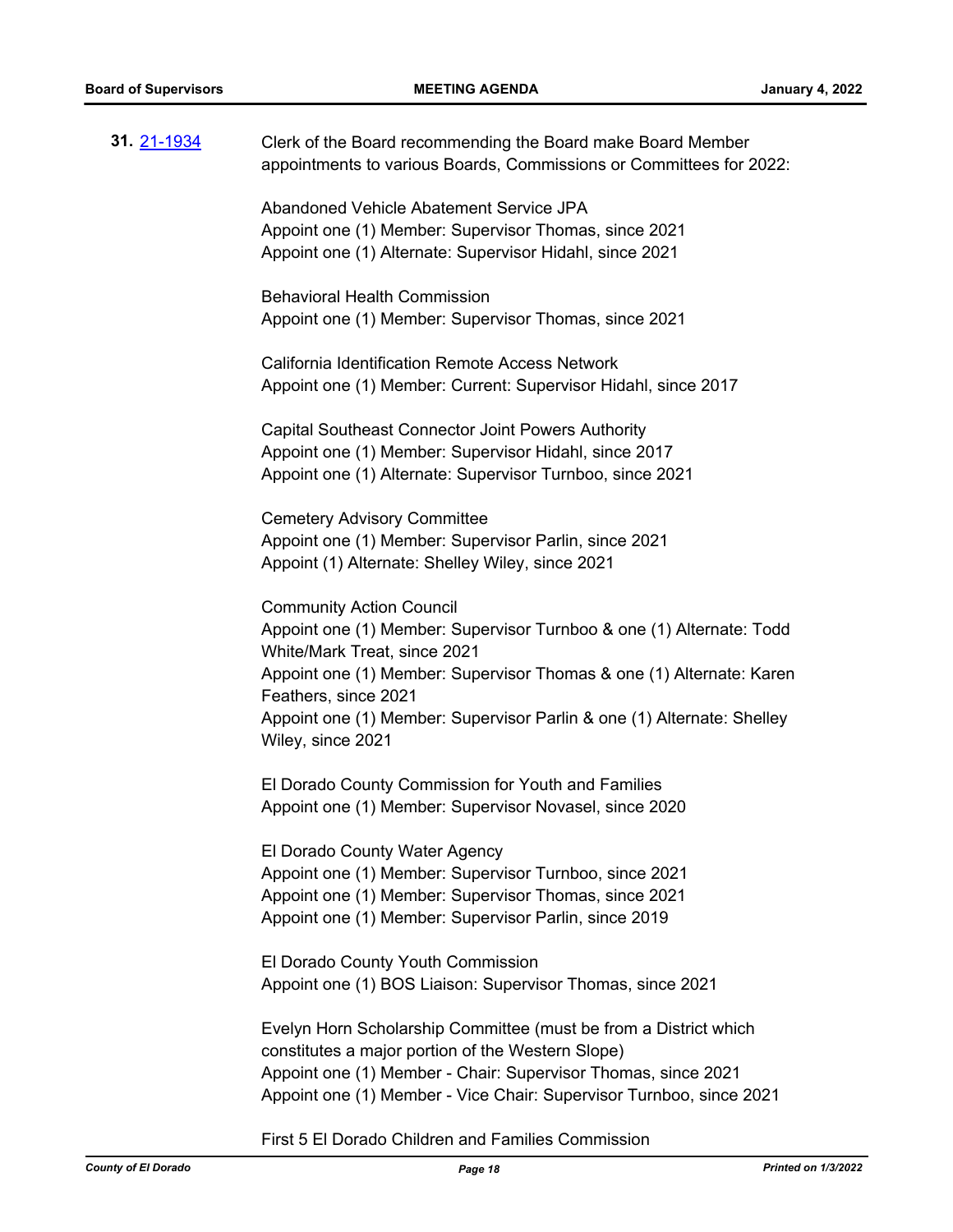Appoint one (1) Member: Supervisor Novasel, since 2015

Golden Sierra Job Training Agency Appoint one (1) Member: Supervisor Parlin, since 2019 Appoint one (1) Alternate: Supervisor Turnboo, since 2021

Golden State Finance Authority (This committee is connected to RCRC. The representative for RCRC needs to be the same for this committee) Appoint one (1) Member: Supervisor Parlin, since 2019 Appoint one (1) Alternate: Supervisor Thomas, since 2021

Human Rights Commission Appoint one (1) Member: Supervisor Novasel, since 2018 Appoint one (1) Member: Supervisor Hidahl, since 2021

Local Agency Formation Commission (LAFCO) Appoint one (1) Member: Supervisor Hidahl, since 2020 Appoint one (1) Member: Supervisor Thomas, since 2021 Appoint one (1) Alternate: Supervisor Turnboo, since 2021

Local Enforcement Agency Independent Hearing Panel Appoint one (1) Member: Supervisor Turnboo, since 2021

Mountain Counties Air Basin Control Council Appoint one (1) Member: Supervisor Parlin, since 2019 Appoint one (1) Alternate: Supervisor Turnboo, since 2021

National Association of Counties (NACo) Appoint one (1) Member: Supervisor Parlin, since 2021 Appoint one (1) Alternate Member: Supervisor Thomas, since 2021

Rural Counties Environmental Services Joint Powers Authority Appoint one (1) Member: Supervisor Parlin, since 2019

Rural County Representatives of California (RCRC) Appoint one (1) Member: Supervisor Parlin, since 2019 Appoint one (1) Alternate Member: Supervisor Thomas, since 2021

Sacramento Area Council of Governments Appoint one (1) Member: Supervisor Thomas, since 2021 Appoint one (1) Alternate Member: Supervisor Parlin, since 2020

Sacramento-Placerville Transportation Corridor Joint Powers Authority Appoint one (1) Member: Supervisor Hidahl, since 2021 Appoint one (1) Alternate Member: Supervisor Turnboo, since 2021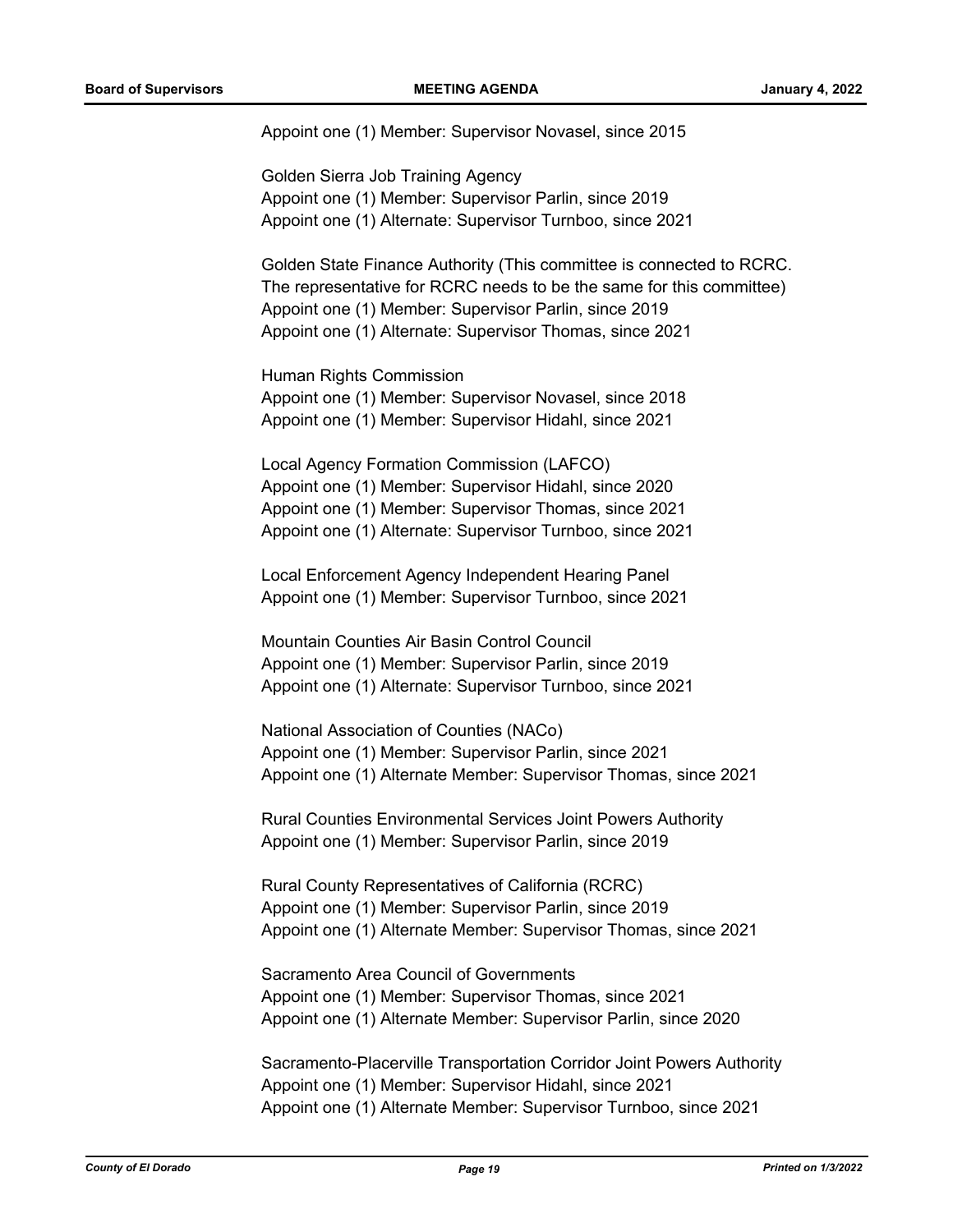Sierra Nevada Conservancy Board Appoint one (1) Member: Supervisor Parlin, since 2019 Appoint one (1) Alternate Member: Supervisor Turnboo, since 2021

South Fork American River (SOFAR) Collaborative Appoint one (1) Member: Supervisor Parlin, since 2021 Appoint one (1) Alternate Member: Supervisor Turnboo, since 2021

South Lake Tahoe Basin Waste Management Authority Appoint one (1) Member: Supervisor Novasel, since 2015 Appoint one (1) Alternate Member: Supervisor Thomas, since 2021

South Lake Tahoe Recreation Facilities Joint Powers Authority Appoint one (1) Member: Supervisor Novasel, since 2015 Appoint one (1) Alternate Member: Supervisor Thomas, since 2021

South Tahoe Redevelopment Successor Agency Oversight Board Appoint one (1) Member: Supervisor Novasel, since 2016 Appoint one (1) Alternate Member: Supervisor Thomas, since 2021

Tahoe Conservancy Appoint one (1) Member: Supervisor Novasel, since 2015 Appoint one (1) Alternate Member: Supervisor Thomas, since 2021

Tahoe Regional Planning Agency Appoint one (1) Member: Supervisor Novasel, since 2015 Appoint one (1) 1st Alternate Member: Supervisor Thomas, since 2021

Tahoe Transportation District Appoint one (1) Member: Supervisor Novasel, since 2015 Appoint one (1) Alternate Member: Supervisor Thomas, since 2021

Transit Authority

Appoint one (1) Member: Supervisor Hidahl, since 2017 Appoint one (1) Member: Supervisor Turnboo, since 2021 Appoint one (1) Member: Supervisor Parlin, since 2021 Appoint one (1) Alternate: Supervisor Thomas, since 2021

Transportation Commission

Appoint one (1) Commissioner: Supervisor Hidahl, since 2017 Appoint one (1) Commissioner: Supervisor Turnboo, since 2021 Appoint one (1) Commissioner: Supervisor Thomas, since 2021 Appoint one (1) Commissioner: Supervisor Parlin, since 2019

University of California-Cooperative Extension (UCCE) Appoint one (1) Member: Supervisor Parlin, since 2021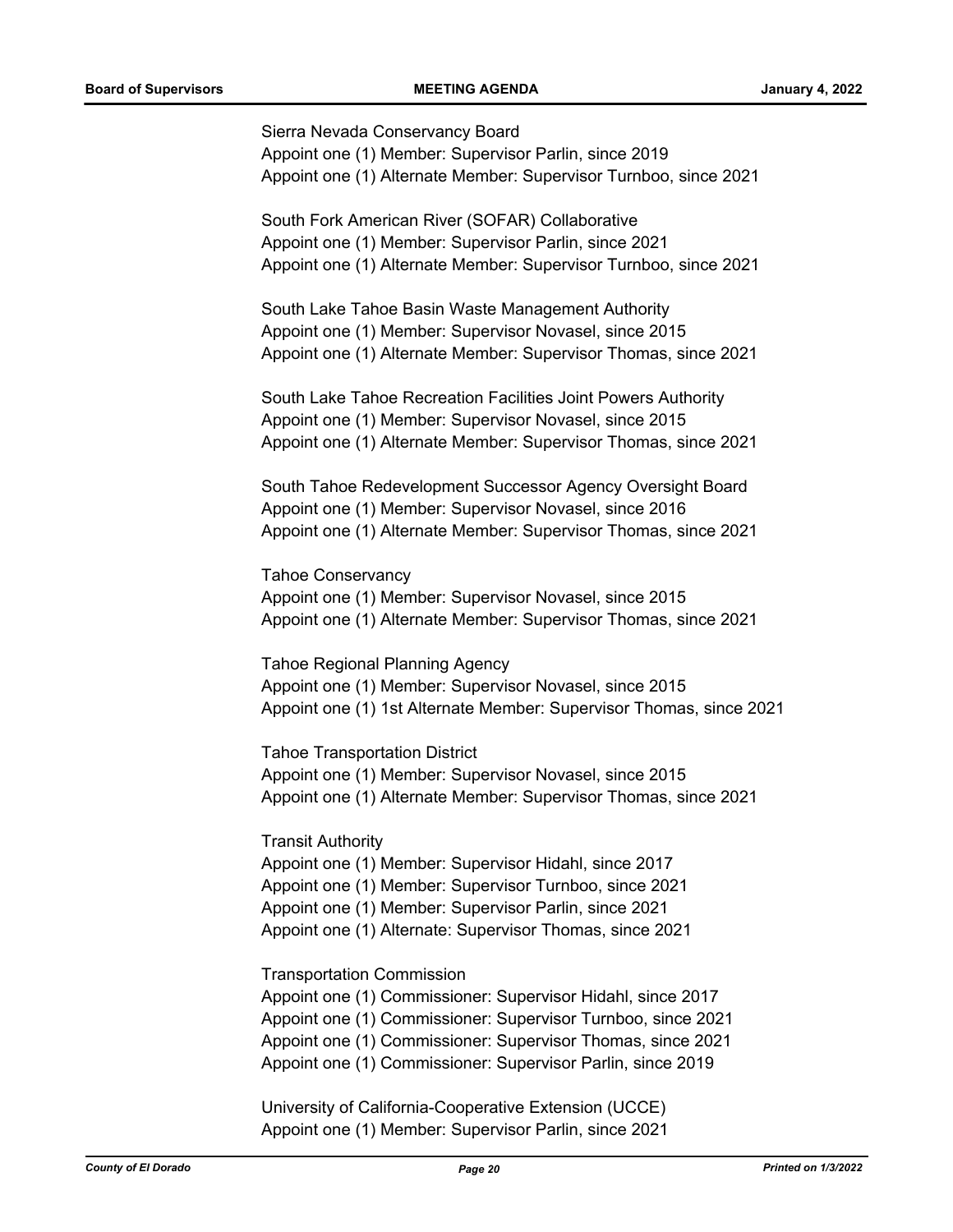## **10:00 A.M. - TIME ALLOCATION (Items will not be heard prior to the time stated)**

**32.** [21-0809](http://eldorado.legistar.com/gateway.aspx?m=l&id=/matter.aspx?key=29704) The Registrar of Voters recommending the Board: 1) Approve the introduction (First Reading) of Ordinance **5157** requiring elected officers, candidates and committees to file campaign statements electronically; and 2) Waive full reading of Ordinance by the Clerk of the Board and continue this matter to February 1, 2022 for final passage. (Second Reading)

## **FUNDING:** N/A

**33.** [22-0044](http://eldorado.legistar.com/gateway.aspx?m=l&id=/matter.aspx?key=30944) Supervisor Thomas recommending the Board authorize the Chair to sign a Proclamation recognizing Marshall Medical Center's 2021 Leapfrog Top Hospital Award and "A" rating for outstanding quality and safety.

## **1:00 P.M - TIME ALLOCATION (Items will not be heard prior to time stated)**

## **OPEN FORUM**

Open Forum is an opportunity for members of the public to address the Board of Supervisors on subject matter that is not on their meeting agenda and within their jurisdiction. Public comments during Open Forum are limited to three minutes per person. The total amount of time reserved for Open Forum is 20 Minutes.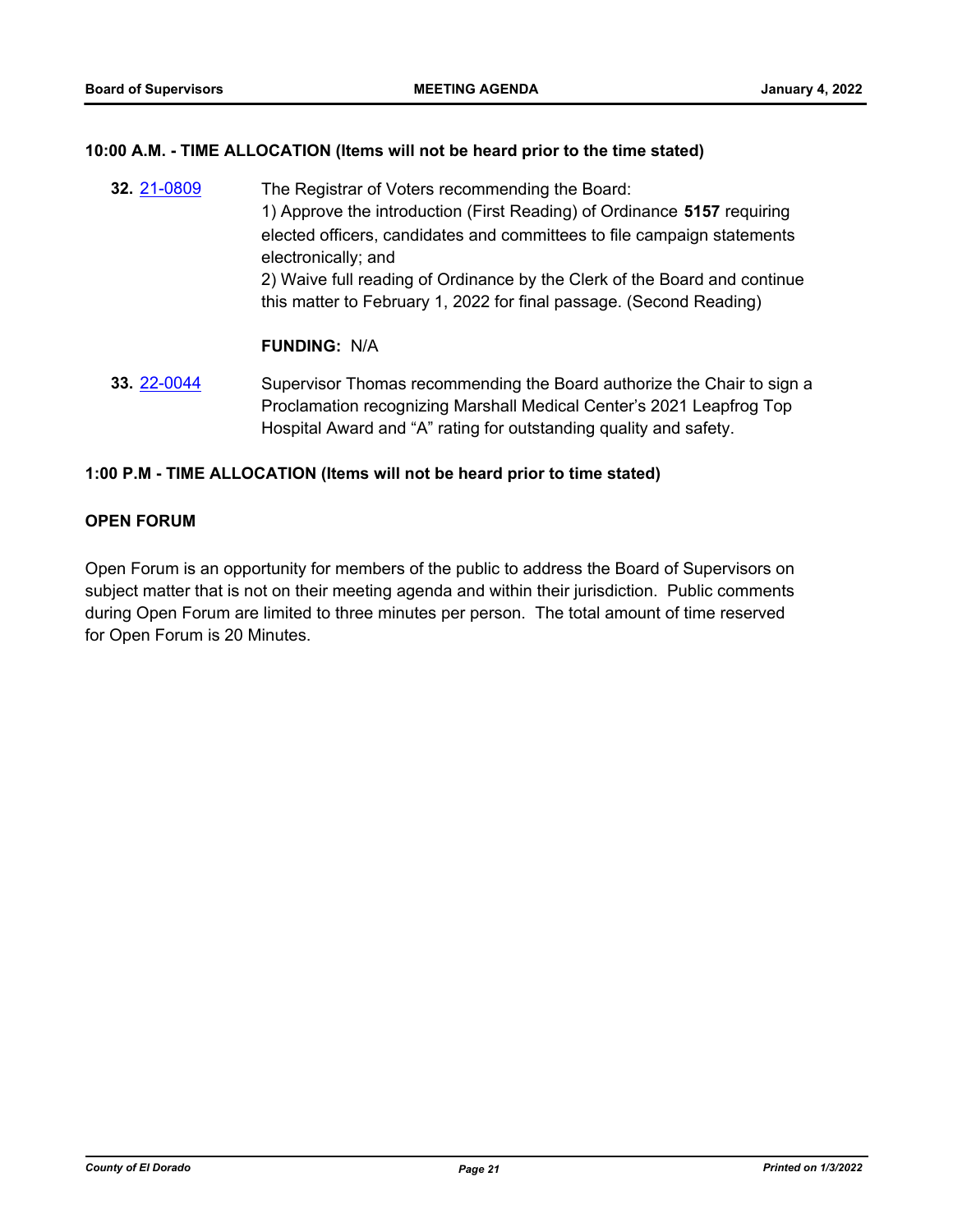## **2:00 P.M. - TIME ALLOCATION (Items will not be heard prior to the time stated)**

**34.** [20-1133](http://eldorado.legistar.com/gateway.aspx?m=l&id=/matter.aspx?key=28341) Department of Transportation recommending the Board take the following actions related to the Pioneer Trail/ US Highway 50 Intersection Safety Improvement Roundabout Project, Capital Improvement Program project number 36104026:

1) Adopt the California Environmental Quality Act Mitigated Negative Declaration based on the Initial Study; and

2) Approve the Pioneer Trail/ U.S. Highway 50 Intersection Safety Improvement Roundabout Project as described in the CEQA document.

**FUNDING:** Highway Safety Improvement Program (40.44%), Tahoe Regional Planning Agency Air Quality Mitigation Funds (2.96%), Congestion Mitigation and Air Quality Program (14.21%), Regional Surface Transportation Program (1.58%), To Be Determined (Federal, State, and Local Grants) (40.8%).

## **ITEMS TO/FROM SUPERVISORS (May be called at any time during the meeting)**

## **CAO UPDATE (May be called at any time during the meeting)**

[22-0094](http://eldorado.legistar.com/gateway.aspx?m=l&id=/matter.aspx?key=30994) CAO Update - Caldor Fire

## **ADJOURNMENT**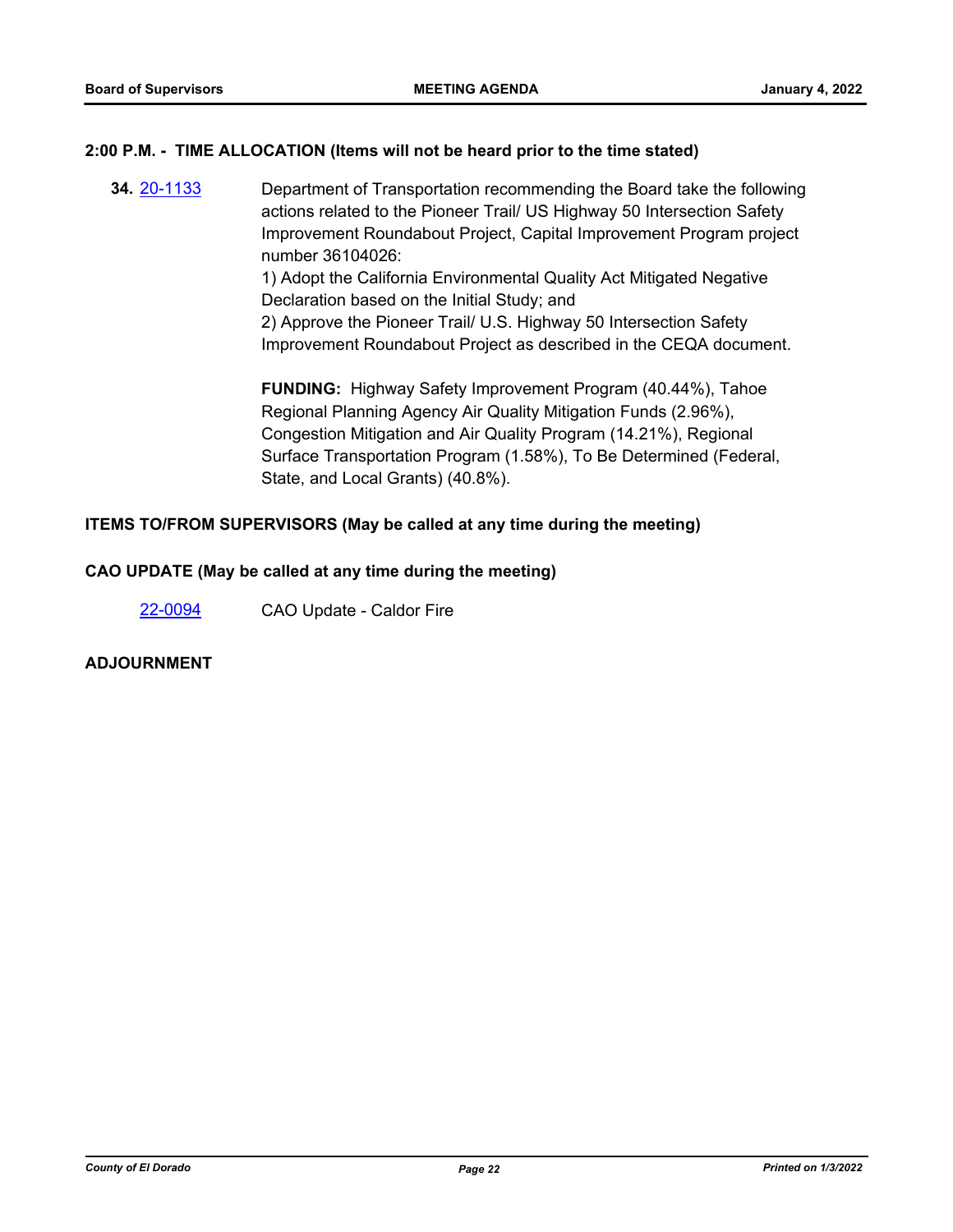## **CLOSED SESSION**

- **35.** [22-0061](http://eldorado.legistar.com/gateway.aspx?m=l&id=/matter.aspx?key=30961) **Pursuant to Government Code Section 54957.6 Conference with Labor Negotiator**: County Negotiator: Director of Human Resources and/or designee. Unrepresented Employee: Chief Administrative Officer. (Est. Time: 10 Min.)
- **36.** [22-0074](http://eldorado.legistar.com/gateway.aspx?m=l&id=/matter.aspx?key=30974) **Pursuant to Government Code Section 54957.6 Conference with Labor Negotiator:** County Negotiator: Director of Human Resources and/or designee. Employee organizations: El Dorado County Employees' Association, Local 1, AFSCME Council 57 representing employees in the Supervisory, Professional, and General Bargaining Units; Operating Engineers Local No. 3 representing employees in the Trades & Crafts and Corrections Bargaining Units; El Dorado County Criminal Attorneys' Association representing employees in the Criminal Attorney Unit; El Dorado County Managers' Association representing employees in the Management Unit; Deputy Sheriff's Association representing employees in the Law Enforcement Unit; El Dorado County Probation Officers Association representing employees in the Probation Bargaining Unit; and El Dorado County Law Enforcement Management Association representing employees in the Law Enforcement Sworn Management Unit. (Est. Time: 30 Min.)
- **37.** [22-0037](http://eldorado.legistar.com/gateway.aspx?m=l&id=/matter.aspx?key=30937) **Pursuant to Government Code Section 54956.8 Conference with Real Property Negotiator**: Project: Newtown Road at South Fork of Weber Creek Bridge Replacement Project (CIP No. 36105030). Properties: 4820 Newtown Road, Placerville CA (APN 077-431-062). County negotiator: Tanna Reynoso, Associate Right of Way Agent, El Dorado County Department of Transportation. Negotiating Parties: Wanda H. Nagel, Trustee of Wanda H. Nagel 1999 Revocable Trust under instrument dated January 14, 1999; the Wopumnes Nisenan-Mewuk Tribe. Under Negotiation: Price and terms of payment for sale. (Est Time: 10 Min.)
- **38.** [22-0032](http://eldorado.legistar.com/gateway.aspx?m=l&id=/matter.aspx?key=30932) **Conference with Legal Counsel - Existing Litigation** pursuant to Government Code Section 54956.9(d)(1). Title: Jade Kintz v. County of El Dorado; Sacramento County Superior Court Case Number 34-2020-00280947. (Est. Time: 15 Min.)
- **39.** [22-0038](http://eldorado.legistar.com/gateway.aspx?m=l&id=/matter.aspx?key=30938) **Conference with Legal Counsel - Existing Litigation** pursuant to Government Code Section 54956.9(d)(1). Title:Thomas Austin and Helen Austin v. the County of El Dorado, and Does 1 through 50, El Dorado County Superior Court Case No. PC20150633 Number of potential cases: (1). (Est. Time: 30 Min.)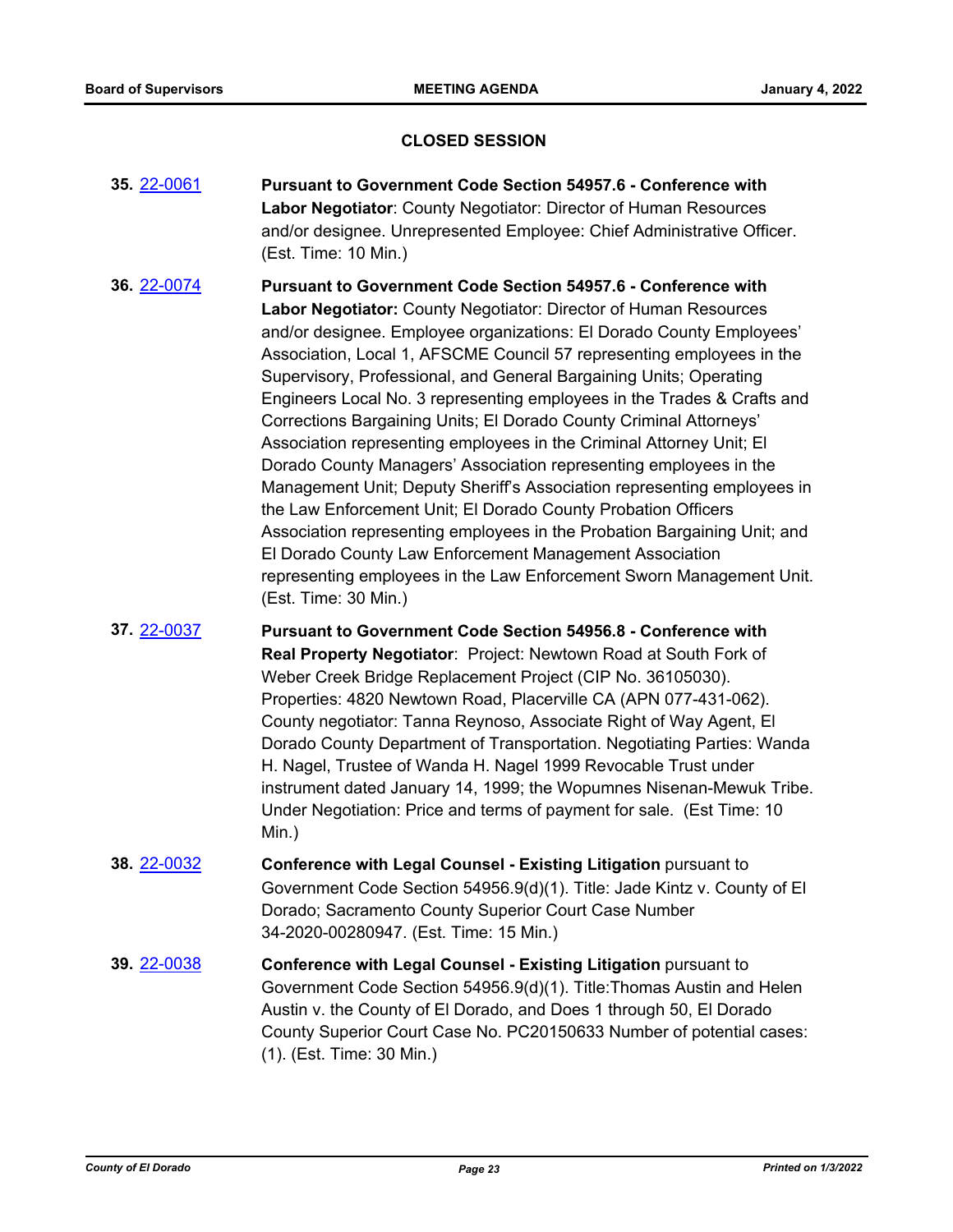On August 19, 2003, the Board adopted the following protocol: It is a requirement that all speakers, County staff and the public, when approaching the podium to make a visual presentation to the Board of Supervisors, must provide the Clerk with the appropriate number of hard copies of the presentation for Board members and the audience.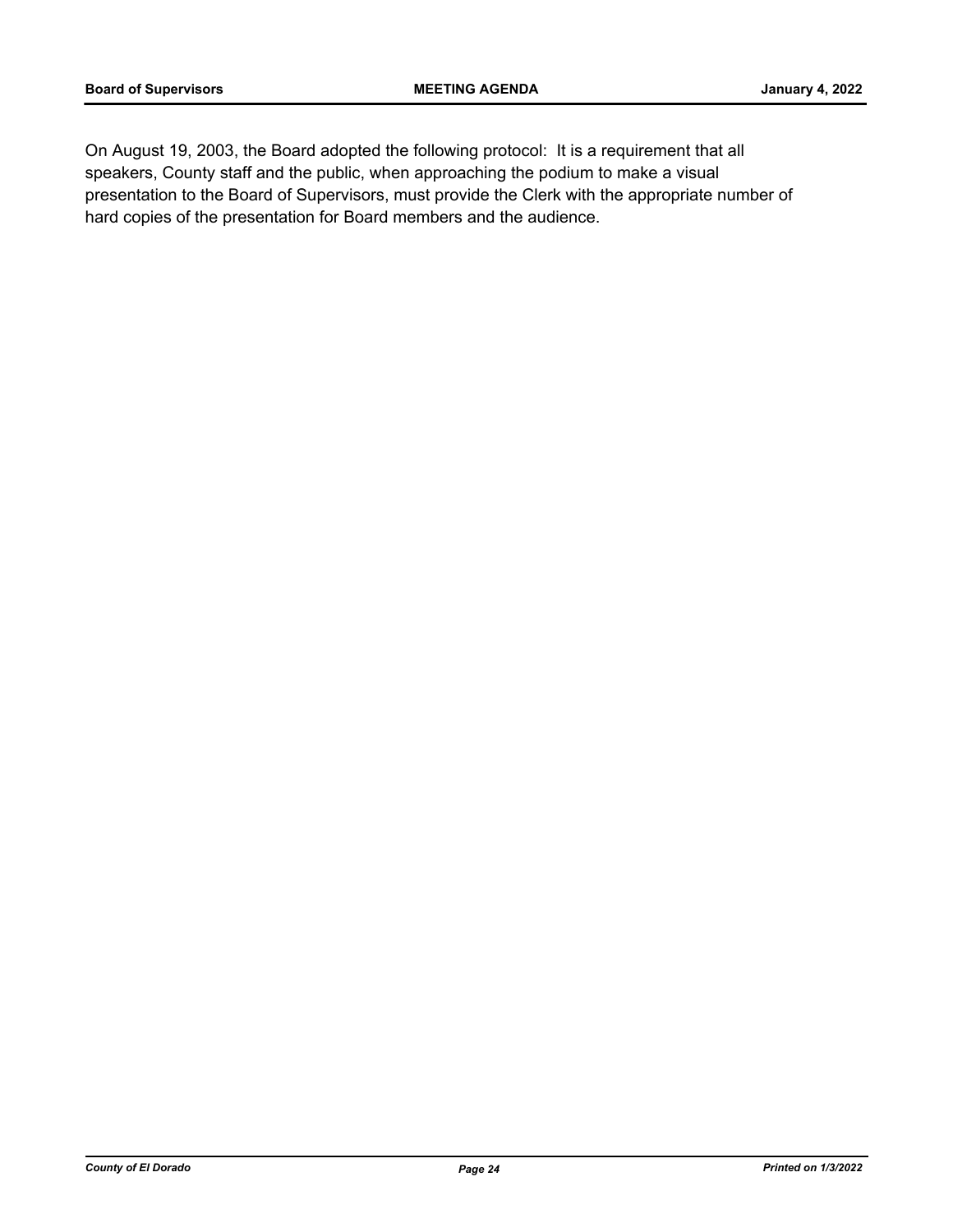## **ADDENDUM**

## **Staff requesting item 26 be Continued off Calendar.**

**26.** [21-1601](http://eldorado.legistar.com/gateway.aspx?m=l&id=/matter.aspx?key=30496) Probation Department recommending the Board: 1) Approve and authorize the Chair to sign retroactive Amendment III to Agreement for Services 3977 with O'Connell Research, to extend the Agreement term end date from December 31, 2021, to December 31, 2022, due to extension of the Justice and Mental Health Collaboration Program (JMHCP) grant, for the provision providing research to assess the prevalence and outcomes of those with behavioral health needs, as well as developing analytics and data driven solutions for addressing the needs as part of the grant award for Stepping Up; and 2) Authorize the Purchasing Agent, or designee, to execute further documents relating to Contract 3977, including future amendments which do not increase the maximum dollar amount or term of the Contract, and contingent upon approval by County Counsel and Risk Management.

> **FUNDING:** 88% JMHCP grant, 12% AB109 (Public Safety Realignment Act).

**Staff requesting this item be Continued off Calendar.**